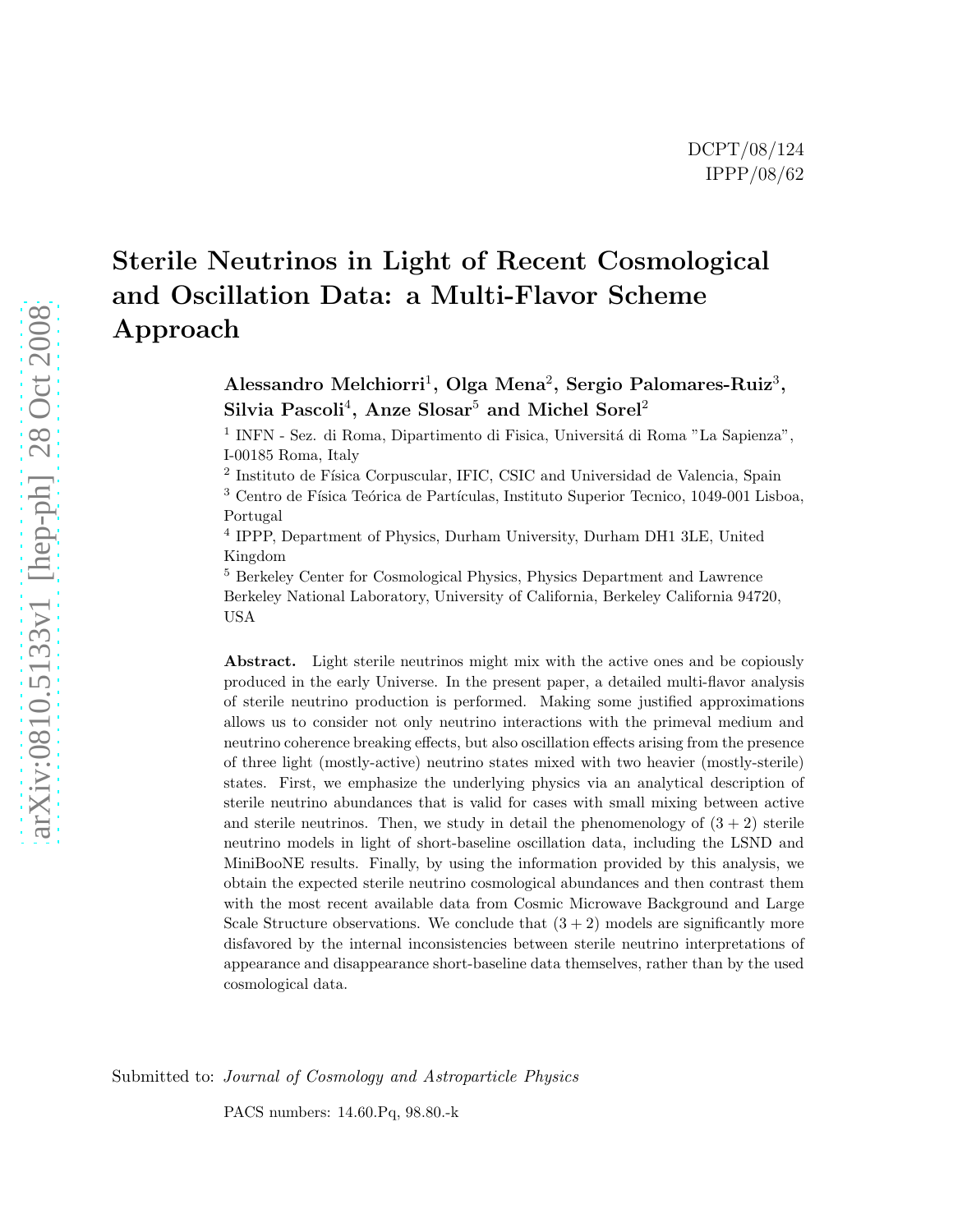## 1. Introduction

During the last several years the physics of neutrinos has achieved remarkable progress. The experiments with solar  $[1, 2, 3, 4, 5, 6]$  $[1, 2, 3, 4, 5, 6]$  $[1, 2, 3, 4, 5, 6]$  $[1, 2, 3, 4, 5, 6]$  $[1, 2, 3, 4, 5, 6]$  $[1, 2, 3, 4, 5, 6]$ , atmospheric  $[7, 8]$  $[7, 8]$ , reactor  $[9]$ , and also accelerator neutrinos [\[10,](#page-23-5) [11,](#page-23-6) [12\]](#page-23-7), have provided compelling evidence for the existence of neutrino oscillations, implying non-zero neutrino masses.

The present data require at least two large  $(\theta_{12}$  and  $\theta_{23})$  angles in the neutrino mixing matrix and at least two mass squared differences,  $\Delta m_{ji}^2 \equiv m_j^2 - m_i^2$  (where  $m_j$ 's are the neutrino masses), one driving the atmospheric  $(\Delta m_{31}^2)$  and the other one the solar  $(\Delta m_{21}^2)$  neutrino oscillations. The mixing angles  $\theta_{12}$  and  $\theta_{23}$  control the solar and the atmospheric neutrino oscillations, while the third angle  $\theta_{13}$  in the three neutrino mixing matrix is bound to be small by the data from the CHOOZ and Palo Verde reactor experiments [\[13,](#page-23-8) [14\]](#page-23-9). Unfortunately, oscillation experiments only provide bounds on the neutrino mass squared differences, i.e. they are insensitive to the overall neutrino mass scale.

Cosmology provides one of the means to tackle the absolute scale of neutrino masses. The Universe can be thus exploited as a new laboratory where to test neutrino masses and neutrino physics. The new accurate measurements of the Cosmic Microwave Background (CMB) anisotropy and polarization from satellite, balloon-borne and ground-based experiments have fully confirmed the predictions of the standard cosmological model (see e.g.  $[15]$ ) and allow us to *weigh* neutrinos. Neutrinos can indeed play a relevant role in large scale structure formation and leave key signatures in several cosmological data sets. More specifically, the amount of primordial relativistic neutrinos change the epoch of the matter-radiation equality, leaving an imprint on both CMB anisotropies (through the so-called Integrated Sachs-Wolfe effect) and on structure formation, while non relativistic neutrinos in the recent Universe suppress the growth of matter density fluctuations and galaxy clustering (see e.g [\[16\]](#page-23-11)).

All these new observations have allowed us to place new bounds on neutrino physics from cosmology [\[17,](#page-23-12) [18,](#page-24-0) [19,](#page-24-1) [15,](#page-23-10) [20,](#page-24-2) [22,](#page-24-3) [23\]](#page-24-4) constraining the amount of energy density in neutrinos and their mass, in the framework of three active degenerate neutrinos, to be below  $\sim 0.25$  eV at 95% C.L. However, the three neutrino scenario is a minimal scheme, inspired, following a theoretical prejudice, by a model which tries to resemble the three family structure of quarks and charged leptons. We now know neutrinos are different from the quark and charged lepton sectors and there is no fundamental symmetry in nature forcing a definite number of right-handed (sterile) neutrino species, as those are allowed in the Standard Model fermion content.

Models with three active neutrinos plus an additional sterile one  $(3+1 \text{ models})$  were introduced [\[24\]](#page-24-5) to explain simultaneously solar, atmospheric and LSND [\[25\]](#page-25-0) data. The mass of a fourth, thermal, sterile neutrino has been constrained from cosmological data to be less than  $\sim 0.65$  eV at 95% C.L. (see e.g. [\[19\]](#page-24-1)). While cosmological constraints on the neutrino mass are certainly remarkable, one should be careful in taking those constraints blindly, since they are obtained in a model-dependent way. For instance,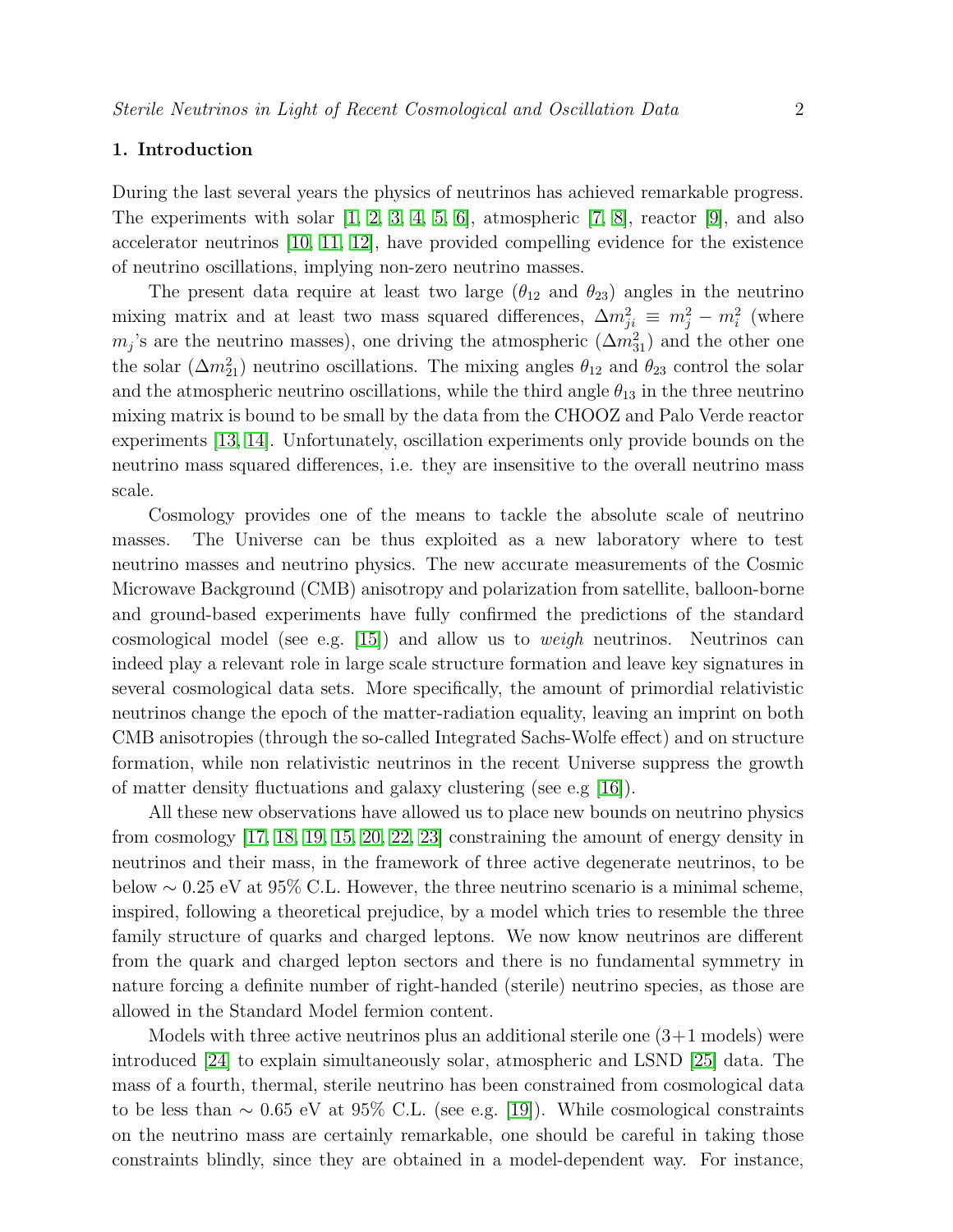the constraint on the mass of the fourth sterile neutrino presented in [\[19\]](#page-24-1) is obtained under the assumption of a  $(3+1)$  scenario with a fully thermalized sterile neutrino. On the other hand, if different thermalization mechanisms are considered [\[26,](#page-25-1) [27,](#page-25-2) [28,](#page-25-3) [29\]](#page-25-4), the cosmological constraints on neutrino masses could be relaxed or even drastically changed.

More recently, scenarios with three active plus two sterile neutrinos  $(3 + 2)$ models) [\[30\]](#page-25-5) have been shown to provide a better fit to short baseline (SBL) data compared to  $(3 + 1)$  models [\[31,](#page-25-6) [32,](#page-25-7) [33\]](#page-25-8), since they can, within a neutrino oscillation framework, bring into agreement the LSND  $\bar{\nu}_e$  excess in a  $\bar{\nu}_\mu$  beam [\[25\]](#page-25-0) and the null results from other SBL oscillation experiments. The masses for the additional mostlysterile neutrinos we are interested in are much larger than the light neutrino ones,  $m_4, m_5 \gg m_1, m_2, m_3$ . Throughout this paper, we take the convention  $m_5 > m_4$ . The flavor neutrino base  $\nu_{\alpha}$ ,  $\alpha = e, \mu, \tau, s, p$ , is related to the massive base  $\nu_i$ ,  $i = 1, 2, 3, 4, 5$ , through a  $5 \times 5$  unitary matrix which we indicate as U:

<span id="page-2-0"></span>
$$
\nu_{\alpha} = U_{\alpha i} \nu_i \tag{1}
$$

Searches of sterile neutrinos indicate that the mixing between heavy neutrinos and active neutrinos and between light neutrinos and sterile ones is very small, so throughout our study we will take  $|U_{a4}|, |U_{a5}|, |U_{jb}|, |U_{jp}| \ll 1$ , with  $a = e, \mu, \tau$  and  $j = 1, 2, 3$ .

The way in which these neutrinos shape the Universe depends crucially on the thermalization processes. The purpose of the present study is to test the cosmological viability of the  $(3 + 2)$  scenario in which sterile neutrinos are produced through oscillations [\[34,](#page-25-9) [35,](#page-25-10) [36,](#page-25-11) [37,](#page-25-12) [38,](#page-25-13) [39,](#page-25-14) [40,](#page-25-15) [41,](#page-25-16) [42\]](#page-25-17) (see [\[43,](#page-25-18) [44,](#page-25-19) [45\]](#page-25-20) for earlier works), applying a multi-flavor treatment in the evolution of the system. We add in the analysis the most recent neutrino oscillation data, which includes the first MiniBooNE  $\nu_{\mu} \rightarrow \nu_{e}$  oscillation results. Finally, let us note that the presence of additional relativistic degrees of freedom at the epoch of Big Bang Nucleosynthesis (BBN) modifies significantly the production of helium, deuterium and lithium (a recent review is given in [\[46\]](#page-25-21), see also [\[47\]](#page-26-0)), so this observational data on the abundance of light elements allows one to put severe constraints on sterile neutrino parameters. However, in the present study we consider the contribution of sterile neutrinos to the energy density of the Universe and its effects on the CMB and on the matter power spectrum, but we do not include the data from BBN observations.

The structure of the paper is as follows. In Sec. [2](#page-3-0) we describe the sterile neutrino production. Although we do not attempt to solve the exact quantum kinetic equations for a  $(3+2)$  system, we have numerically computed the momentum-averaged counterpart with an approximation for the coherence-breaking terms. This amounts to solve an equation for the  $5\times 5$  (anti)neutrino density matrix in order to use these solutions in our Markov chain Monte Carlo (MCMC) analyses. We present as well an analytical approach which, under a number of approximations, describes the neutrino thermalization in a multi-family scenario, deriving very simple formulae that illustrate the evolution process in a very clear way. Sec. [3](#page-10-0) describes the SBL oscillation data and the cosmological data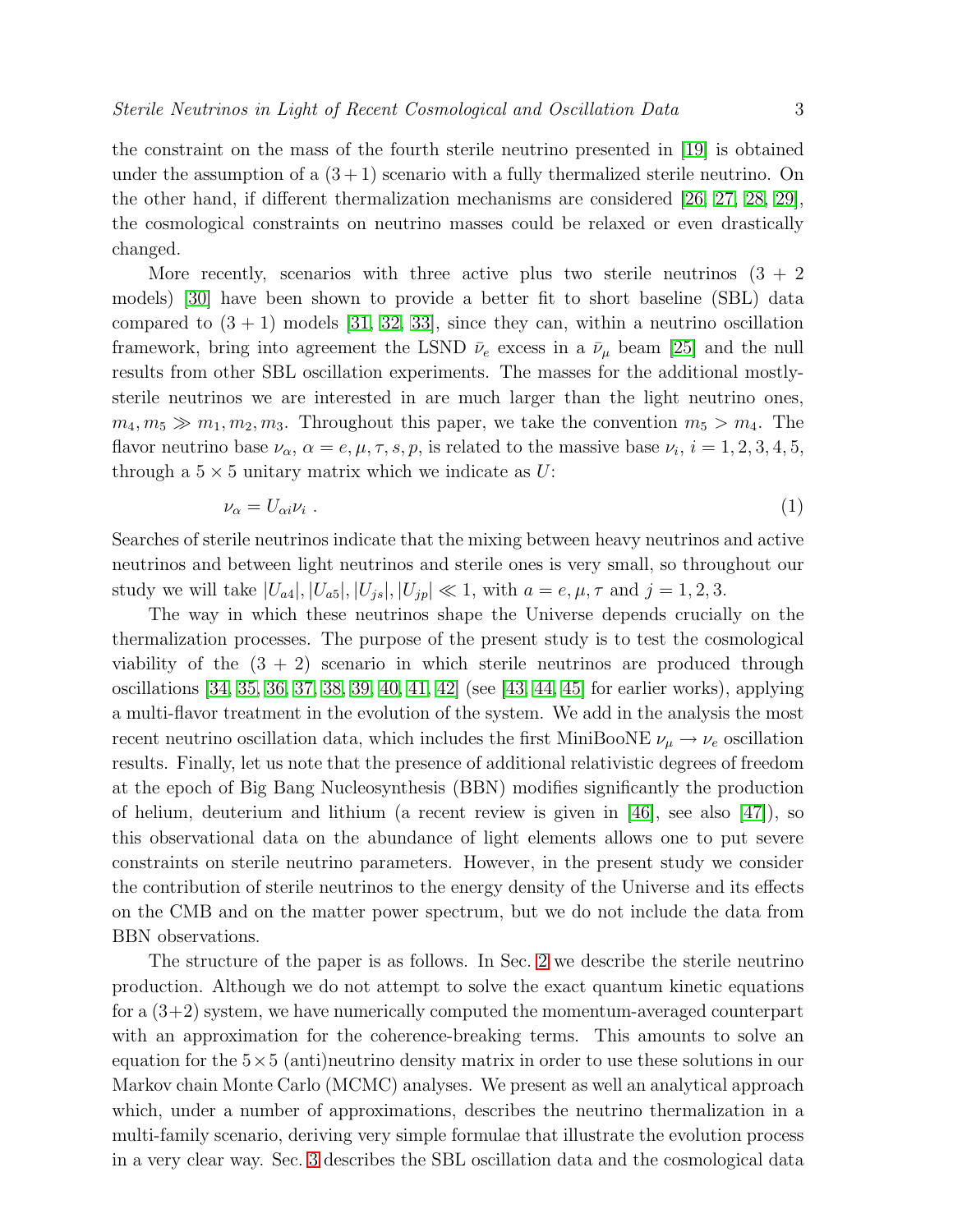sets used in the MCMC analyses. We present our results in Sec. [4,](#page-15-0) discussing first the compatibility of oscillation and cosmological data and presenting afterwards a combined analysis of both data sets. We conclude in Sec. [5.](#page-20-0)

## <span id="page-3-0"></span>2. Sterile Neutrino Production in the Multi-Flavor Approach

As a case study of sterile neutrino cosmological abundance in multi-flavor schemes, we consider mixings among three active plus two sterile neutrino states, i.e., the socalled  $(3 + 2)$  sterile neutrino models. In the Early Universe, and in particular for temperatures above neutrino decoupling  $(T > 1 \text{ MeV})$ , neutrinos are part of a gas of interacting multispecies of elementary particles. In this environment, sterile neutrinos can be produced via the oscillations of active neutrinos in presence of interactions with the thermal plasma (for foundational work see [\[43,](#page-25-18) [48,](#page-26-1) [49,](#page-26-2) [50,](#page-26-3) [51,](#page-26-4) [52,](#page-26-5) [53,](#page-26-6) [54,](#page-26-7) [55,](#page-26-8) [56\]](#page-26-9)).Due to the high temperatures, the neutrino mean free path is quite small and it is essential to take into account the breaking of coherence, using the density matrix formalism. The quantum operator for the density matrix of neutrinos is defined as  $\hat{\rho}_j^i = \nu^i \nu_j^*$ . The Cvalued density matrix,  $\rho(E,T)$ , is obtained by taking the average of the matrix element over the medium. Although the exact form of the terms which take into account the loss of coherence is quite complicated [\[51,](#page-26-4) [53,](#page-26-6) [54,](#page-26-7) [56,](#page-26-9) [57\]](#page-26-10), a good approximate treatment is obtained if the kinetic equations for  $\rho$  are written as in [\[58\]](#page-26-11) (where we will omit writing the  $E$  and  $T$  dependence in what follows):

<span id="page-3-1"></span>
$$
\dot{\rho} = i \left[ H_{\rm m} + V_{\rm eff}, \rho \right] - \left\{ \Gamma, \left( \rho - \rho_{\rm eq} \right) \right\} \tag{2}
$$

Here,  $H_{\rm m} = U H_0 U^{\dagger}$  is the free neutrino Hamiltonian in the flavor basis, which is obtained rotating the Hamiltonian in the mass basis  $H_0 = diag(E_1, E_2, E_3, E_4, E_5)$  by the unitary mixing matrix  $U$  given by Eq.  $(1)$ . For the temperatures under consideration, neutrinos are highly relativistic and the approximation  $E = p + m^2/(2p)$ , with  $p(\simeq E)$ the neutrino momentum, holds and will be applied. The effective potential  $V_{\text{eff}}$  describes the interactions of neutrinos with the medium and is diagonal in the flavor basis. For negligible lepton asymmetry, its elements are approximately given by:

<span id="page-3-2"></span>
$$
V_{\text{eff},a} = -C_a G_F^2 T^4 E/\alpha \tag{3}
$$

where  $G_F$  is the Fermi coupling constant, T is the plasma temperature, E is the neutrino energy,  $\alpha = 1/137$  the fine structure constant. The constants  $C_a$  are given by  $C_e \sim 0.61$ and  $C_{\mu,\tau} \sim 0.17$  (for  $T < m_{\mu}$ ) [\[59\]](#page-26-12), which are exact in the limit of thermal equilibrium of all leptons involved, and sufficiently accurate for our purposes. The coherence loss in the evolution of the non-diagonal terms is given by  $\dot{\rho} = -\Gamma \rho$  [\[43,](#page-25-18) [51,](#page-26-4) [40,](#page-25-15) [54\]](#page-26-7) and a simplified but accurate way to describe the neutrino production and destruction is given by the anticommutator term in Eq. [\(2\)](#page-3-1) [\[58\]](#page-26-11). The damping factor  $\Gamma$  is diagonal in the flavor basis,  $\Gamma = \text{diag}(\Gamma_e, \Gamma_\mu, \Gamma_\tau, 0, 0)$ , and its elements, taking the total scattering rate, in the Boltzmann approximation [\[40\]](#page-25-15), are given by:

$$
\Gamma_a = g_a \frac{90 \zeta(3)}{7 \pi^4} G_F^2 T^4 p \;, \tag{4}
$$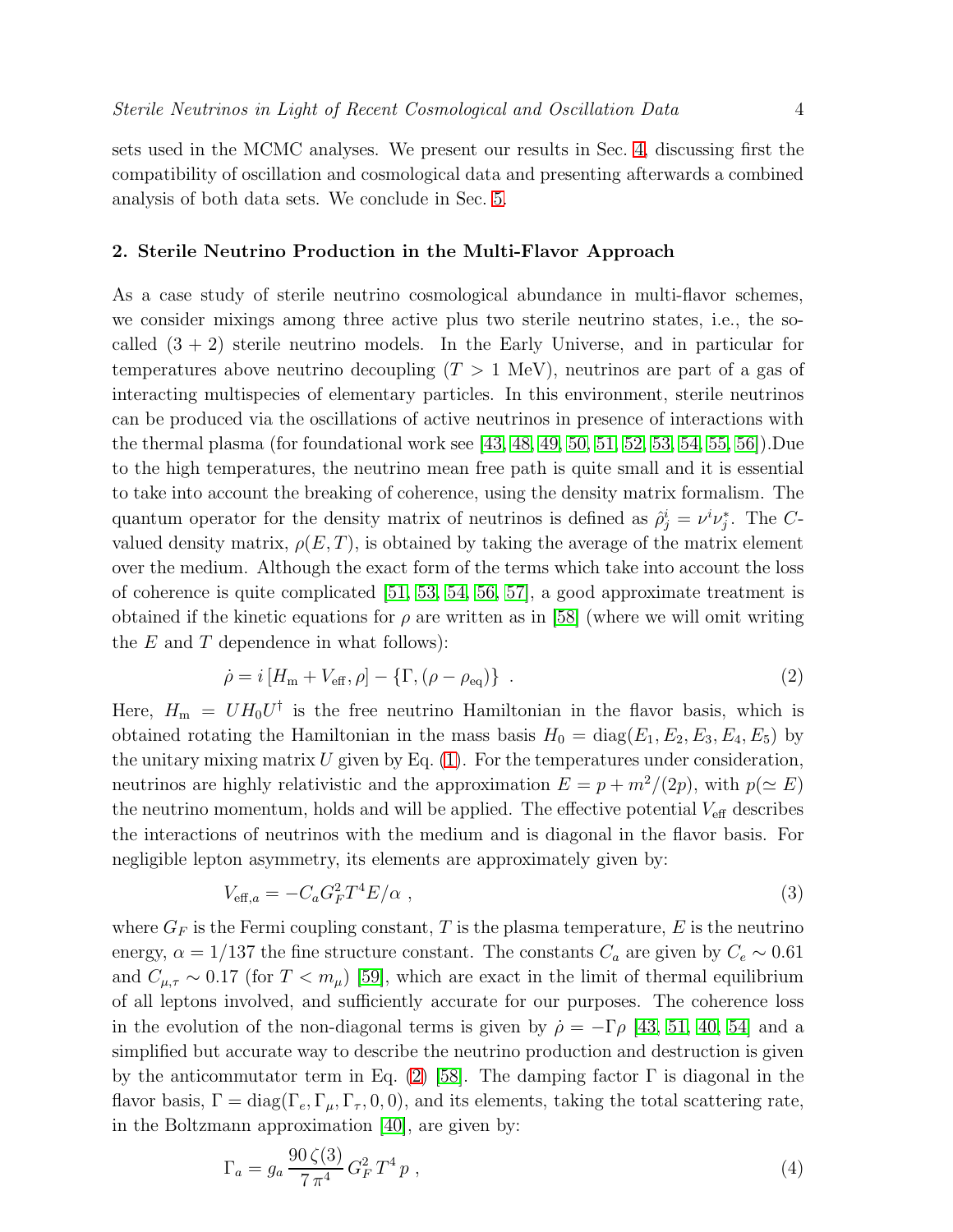with  $a = e, \mu, \tau$ . The coefficients  $g_a$  have been computed numerically and are given by  $g_e \simeq 3.6, g_{\mu} = g_{\tau} \simeq 2.5$  [\[60\]](#page-26-13). The diagonal matrix  $\rho_{\text{eq}} = \text{diag}(\rho_{eq}) = I(\exp(E/T) + 1)^{-1}$ , with  $I$  the identity matrix, is the equilibrium value of the density matrix.

For the purpose of this work we can assume that, in the range of temperatures under interest, the time dependence of the temperature scales as  $\dot{T} \simeq -HT$ , where H is the Hubble expansion rate. Using the fact that

<span id="page-4-2"></span>
$$
T\left(\frac{\partial\rho}{\partial T}\right)_E + E\left(\frac{\partial\rho}{\partial E}\right)_T = T\left(\frac{\partial\rho}{\partial T}\right)_E,
$$
\n(5)

we can rewrite Eq. [\(2\)](#page-3-1) as

<span id="page-4-0"></span>
$$
\left(\frac{\partial \rho}{\partial T}\right)_{\frac{E}{T}} \simeq -\frac{1}{HT}\left(i\left[H_{\rm m} + V_{\rm eff}, \rho\right] - \left\{\Gamma, \left(\rho - \rho_{\rm eq}\right)\right\}\right),\tag{6}
$$

where

$$
H(T) = \sqrt{\frac{4\pi^3 g_\star}{45}} \frac{T^2}{m_{Pl}} \tag{7}
$$

Here,  $m_{Pl}$  is the Planck mass, while  $g_{\star}$  is the number or relativistic degrees of freedom. In the range of temperatures where all the processes we are interested in take place,  $g_{\star}$  changes very little. Hence, we have neglected the temperature dependence of  $g_{\star}$  in the time dependence of the temperature, although we have taken it into account in the expression of the Hubble rate.

The MCMC analyses presented in Sec. [3](#page-10-0) use the solutions to the approximate evolution equation, Eq. [\(6\)](#page-4-0), for the  $5 \times 5$  (anti)neutrino density matrix  $\rho$ . Given the hermiticity of the C-valued density matrix, this amounts to solving a set of 30 coupled first-order differential equations. Thus, in order to reduce the computing load, to solve Eq. [\(6\)](#page-4-0), we only consider monoenergetic neutrinos at any given temperature, taking an average value of  $E = 7\zeta(4)T/(2\zeta(3)) \approx 3.15 T$ . In general, if the oscillations are faster than the Universe expansion rate as is the case, this is a justified approximation [\[56\]](#page-26-9). On the other hand, we take thermal abundances for the mostly-active neutrino triplet and zero abundances for the mostly-sterile states, as initial conditions at a temperature of  $T \sim 100$  MeV, and follow the temperature evolution until  $T = 1$  MeV  $\ddagger$ . As a further approximation, we assume active neutrinos keep perfect thermal distribution throughout the evolution. This is justified as any active neutrino population depleted due to oscillations will be immediately repopulated thanks to its interaction with the plasma. Furthermore, if there is no neutrino-antineutrino asymmetry as we are assuming, activeactive oscillations must have no effect at all [\[45,](#page-25-20) [56\]](#page-26-9).

In the following, Sec. [2.1,](#page-5-0) we present an analytical description of the solutions to Eq. [\(6\)](#page-4-0), providing formulas for sterile neutrino production in the Early Universe that are very good approximations for sterile neutrino scenarios with small mixings among active and heavy neutrinos (and among sterile and light neutrinos). We will use these results to show the effects of different approximations assumed when solving numerically the problem.

<span id="page-4-1"></span>‡ Note that post weak decoupling effects can only be important when there is a large lepton number [\[61\]](#page-26-14).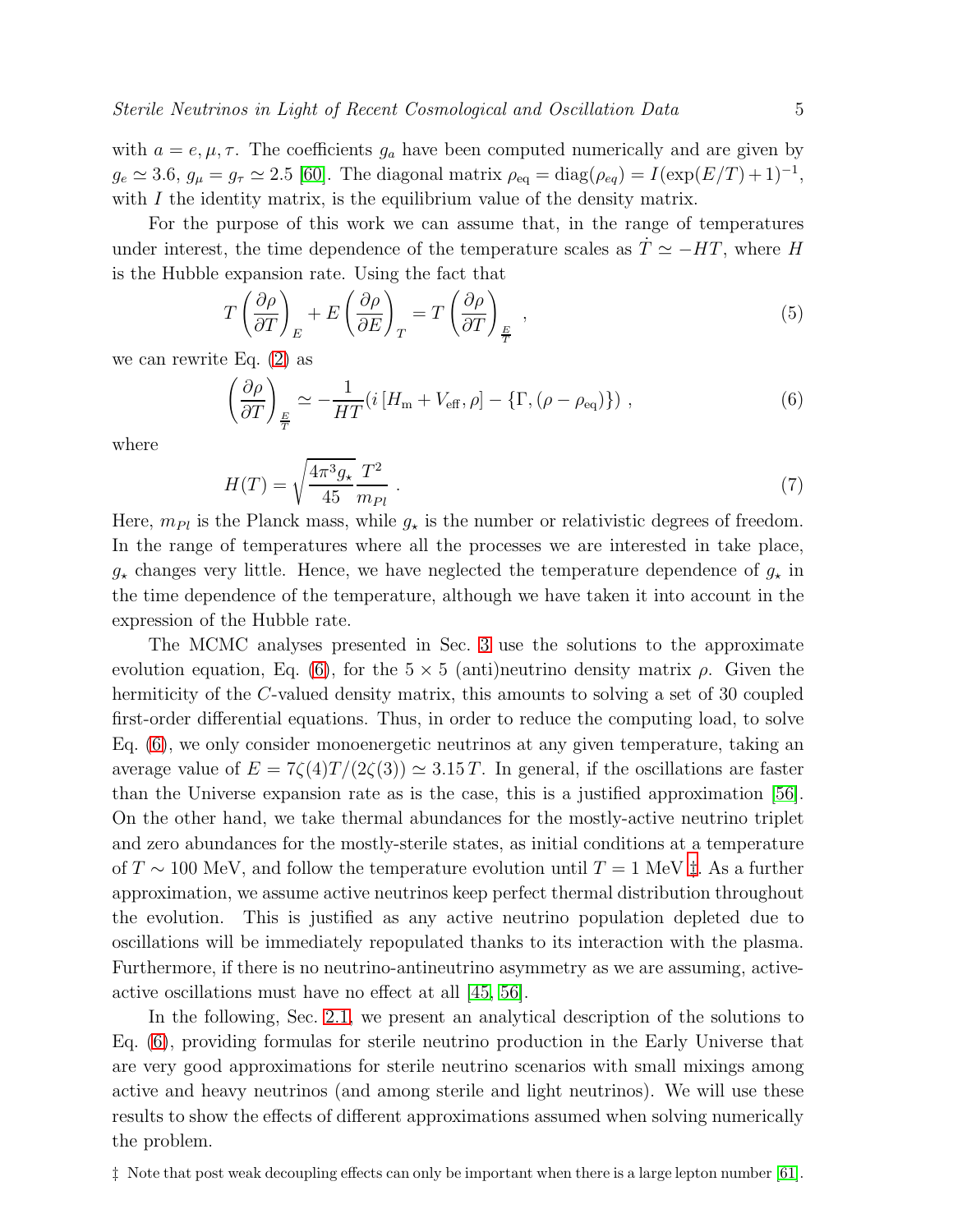## <span id="page-5-0"></span>2.1. Analytical Description

The production of sterile neutrinos can be computed by solving Eq. [\(2\)](#page-3-1) and in particular by following the evolution of the diagonal sterile terms  $\rho_{ss}$  and  $\rho_{pp}$ . In the present analytical derivation, we are interested in values of the heavy sterile masses such that  $\Delta m_{41}^2, \Delta m_{51}^2 \gg \Delta m_{31}^2, \Delta m_{21}^2$  and small mixing between the active and heavy sectors and between the sterile and light sectors. In this case, sterile neutrinos never reach complete thermalization and their abundances are much lower than the equilibrium one.

As mentioned above, the resolution of Eq. [\(2\)](#page-3-1) implies solving a system of 30 coupled first-order differential equations. However as the typical frequency for oscillations between active  $(\nu_a, a = e, \mu, \tau)$  and sterile  $(\nu_h, h = s, p)$  neutrinos, given by

$$
\omega_{ah} = \sqrt{\sum_{i} \left( \frac{\Delta m_{i1}^2 U_{ai} U_{hi}^*}{E} \right)^2 + \left( \sum_{i} \frac{\Delta m_{i1}^2 (|U_{ai}|^2 - |U_{hi}|^2)}{2E} + V_{\text{eff},a} \right)^2}, \quad (8)
$$

is much larger than the expansion rate of the Universe  $H$  in the epoch when sterile neutrino production takes place, we can use the static approximation [\[62,](#page-26-15) [57\]](#page-26-10):

<span id="page-5-2"></span>
$$
\dot{\rho}_{ah} = 0 \tag{9}
$$

$$
\dot{\rho}_{sp} = 0 \tag{10}
$$

All the off-diagonal terms can be found by solving this system of 20 coupled linear equations. Hence, this approximation reduces the problem to the resolution of a system of 5 coupled first-order differential equations, involving only the diagonal elements of the density matrix, which is given by

$$
\dot{\rho}_{\alpha\alpha} = 2 \left[ \sum_{\beta \neq \alpha} \text{Im} \left( H_{\alpha\beta}^* \rho_{\alpha\beta} \right) - \Gamma_{\alpha} \left( \rho_{\alpha\alpha} - \rho_{\text{eq}} \right) \right], \quad \alpha, \beta = e, \mu, \tau, s, p \qquad (11)
$$

where we have defined:

$$
H_{\alpha\beta} \equiv \sum_{i} \frac{\Delta m_{i1}^2}{2E} U_{\alpha i} U_{\beta i}^* + V_{\text{eff},\alpha} \delta_{\alpha\beta} , \qquad (12)
$$

with  $V_{\text{eff},a}$  given by Eq. [3,](#page-3-2) and  $V_{\text{eff},s}$ ,  $V_{\text{eff},p} = 0$ .

For the small mixing case considered, production of sterile neutrinos never reaches thermal abundances, i.e.,  $\rho_{ss}, \rho_{pp} \ll \rho_{eq}$ , and the effects on the active neutrino distribution are very small and therefore we can use the approximation  $\rho_{aa} \simeq \rho_{eq} \S$ . This simplifies further the problem and, using the fact that  $H_{a\beta} \ll H_{sp}$ ,  $H_{ss}$ ,  $H_{pp}$  holds in this case, with  $\beta = e, \mu, \tau, s, p$ , the remaining three systems of four linear equations corresponding to Eqs. [\(9\)](#page-5-2), one system for each active neutrino, can be solved to find:

<span id="page-5-3"></span>
$$
\rho_{as} \simeq \rho_{eq} \frac{H_{as} \left(H_{aa} - H_{pp} + i\Gamma_a\right) + H_{ap} H_{sp}^*}{\left(H_{aa} - H_{ss} + i\Gamma_a\right) \left(H_{aa} - H_{pp} + i\Gamma_a\right) - |H_{sp}|^2} \,,\tag{13}
$$

$$
\rho_{ap} \simeq \rho_{eq} \frac{H_{ap} \left( H_{aa} - H_{ss} + i\Gamma_a \right) + H_{as} H_{sp}}{(H_{aa} - H_{ss} + i\Gamma_a) \left( H_{aa} - H_{pp} + i\Gamma_a \right) - |H_{sp}|^2} \,. \tag{14}
$$

<span id="page-5-1"></span>§ Note that we will also use this approximation for larger mixings, as those studied below. Even in that case, the distortion of the active neutrino distribution is small enough for our purposes and is not expected to alter substantially our results.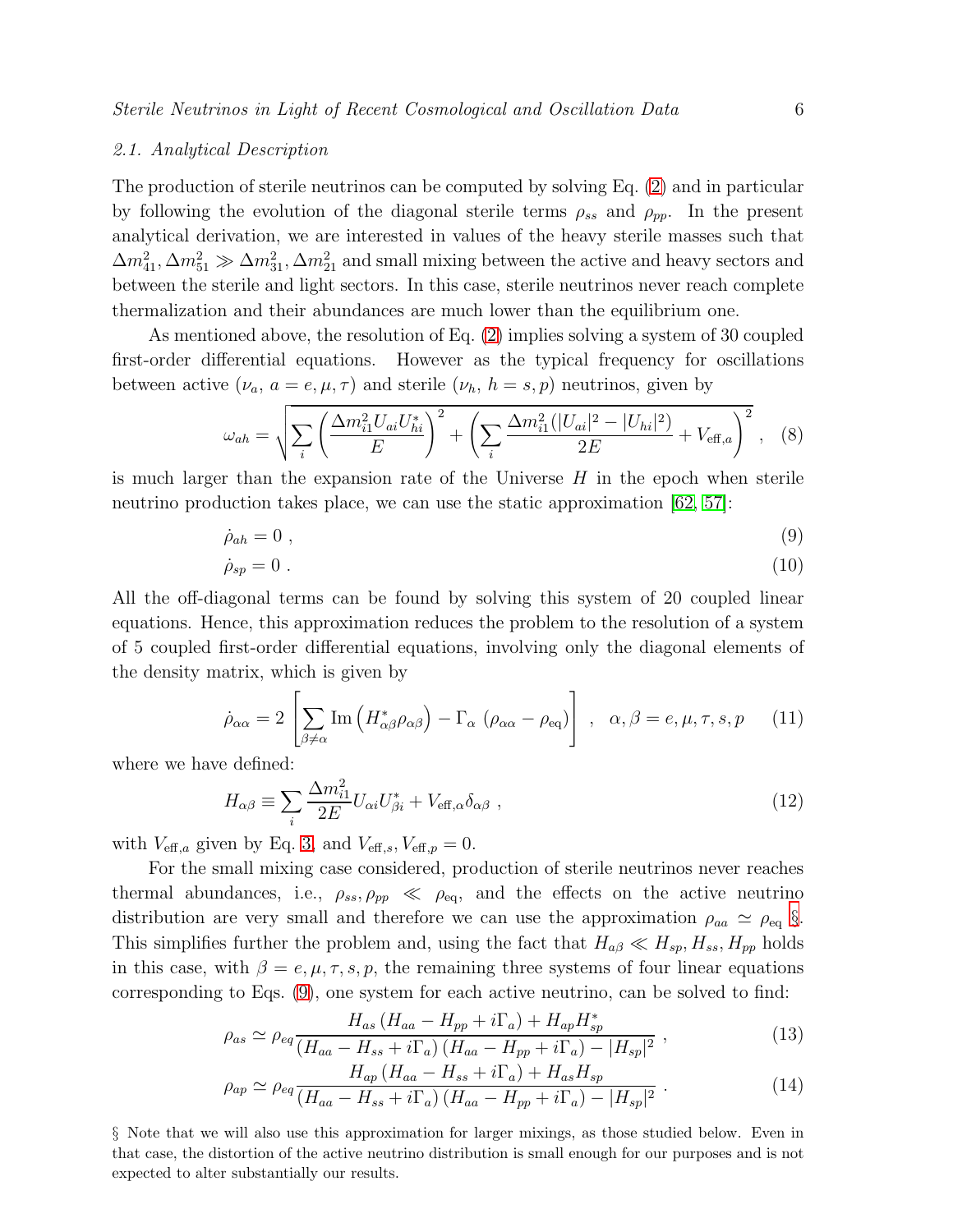Although  $\rho_{sp}$  turns out to be subdominant with respect to  $\rho_{as}$ , it plays a relevant role in the evolution of  $\rho_{ss}$  and  $\rho_{pp}$  and cannot be neglected. From Eq. [\(10\)](#page-5-2), we get:

<span id="page-6-0"></span>
$$
\rho_{sp} \simeq \rho_{eq} \frac{\sum_{a} \left( \rho_{as}^{*} H_{ap} - \rho_{ap} H_{as}^{*} + H_{sp} (\rho_{ss} - \rho_{pp}) \right)}{H_{ss} - H_{pp}} \,. \tag{15}
$$

In the approximations we made, the evolution of  $\rho_{ss}$  and  $\rho_{pp}$  can be explicitly given by:

<span id="page-6-1"></span>
$$
\dot{\rho}_{ss} = -2 \operatorname{Im} \left( \sum_{a} \rho_{as} H_{as}^* - \rho_{sp} H_{sp}^* \right) , \qquad (16)
$$

$$
\dot{\rho}_{pp} = -2 \operatorname{Im} \left( \sum_{a} \rho_{ap} H_{ap}^* + \rho_{sp} H_{sp}^* \right) \tag{17}
$$

By substituting the expressions for  $\rho_{ah}$  in Eqs. [\(13\)](#page-5-3) and [\(14\)](#page-5-3) and  $\rho_{sp}$  in Eq. [\(15\)](#page-6-0), one can obtain the two differential equations for  $\rho_{ss}$  and  $\rho_{pp}$  which can then be solved in order to find the sterile neutrino abundance in the Early Universe. It is interesting to notice that the terms proportional to  $\rho_{ss}$  and  $\rho_{pp}$  in the imaginary part in the r.h.s. of Eqs. [\(16\)](#page-6-1) and [\(17\)](#page-6-1) are real as they are proportional to  $|H_{sp}|^2$  and therefore vanish. This implies that the system is now given by two uncoupled differential equations which can be solved either numerical or analytically with some approximations.

For a real mixing matrix, which will hold in the numerical study we will perform later, the results are simplified and the evolution of  $\rho_{ss}$  and  $\rho_{pp}$  depends only on the imaginary part of the off-diagonal elements of the density matrix  $\rho_{h\beta}$ ,  $h = s, p$ , as:

<span id="page-6-2"></span>
$$
\dot{\rho}_{hh} = -2 \left[ \sum_{\beta \neq h} H_{h\beta} \operatorname{Im}(\rho_{\beta h}) \right], \quad \beta = e, \mu, \tau, s, p \tag{18}
$$

which we will use throughout the remaining of this section. For compactness of notation, we define

$$
I_{\alpha\beta} \equiv \text{Im}(\rho_{\alpha\beta}) = -\text{Im}(\rho_{\beta\alpha}) \tag{19}
$$

From Eqs. [\(13\)](#page-5-3) and [\(14\)](#page-5-3), we can find the explicit form of  $I_{as}$  and  $I_{ap}$ :

<span id="page-6-3"></span>
$$
I_{as} \simeq -\left[ \frac{\left[ (H_{aa} - H_{pp})^2 + \Gamma_a^2 + H_{sp}^2 \right] H_{as}}{D} + \frac{\left[ (H_{aa} - H_{ss}) + (H_{aa} - H_{pp}) \right] H_{sp} H_{ap}}{D} \right] \Gamma_a \rho_{\text{eq}} ,
$$
\n
$$
I_{\text{eq}} \simeq \left[ \left[ (H_{aa} - H_{ss})^2 + \Gamma_a^2 + H_{sp}^2 \right] H_{ap} \right] \Gamma_a \rho_{\text{eq}} ,
$$
\n
$$
(20)
$$

$$
I_{ap} \simeq -\left[ \frac{\left[ (H_{aa} - H_{ss}) + 1_a + H_{sp} \right] H_{ap}}{D} + \frac{\left[ (H_{aa} - H_{pp}) + (H_{aa} - H_{ss}) \right] H_{sp} H_{as}}{D} \right] \Gamma_a \rho_{eq} , \qquad (21)
$$

where

$$
D \equiv \left[ (H_{aa} - H_{pp}) (H_{aa} - H_{ss}) - H_{sp}^2 \right]^2 + \tag{22}
$$

$$
\Gamma_a^2 \left[ \left( H_{aa} - H_{ss} \right)^2 + \left( H_{aa} - H_{pp} \right)^2 + 2 H_{sp}^2 \right] + \Gamma_a^4 \tag{23}
$$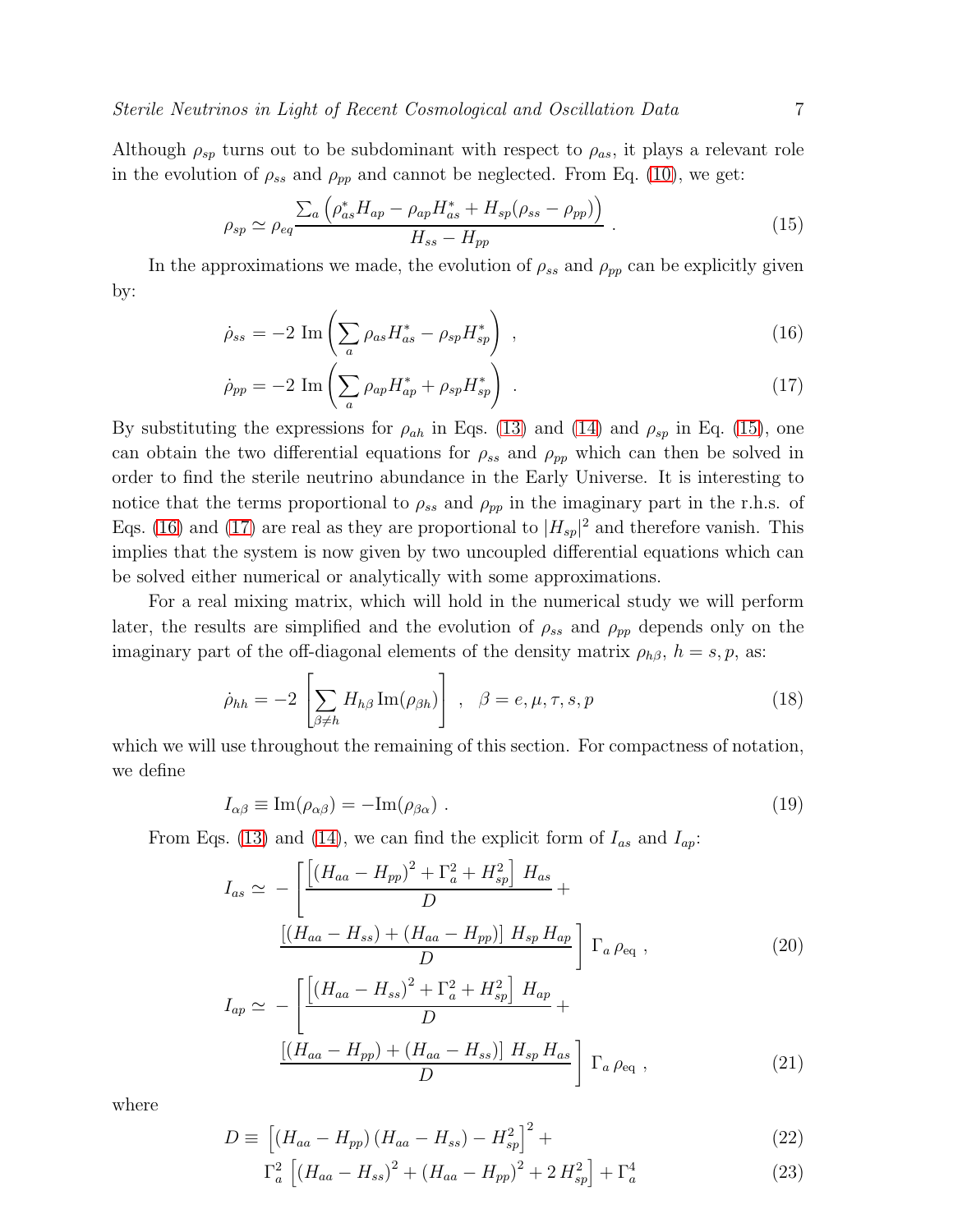Sterile Neutrinos in Light of Recent Cosmological and Oscillation Data 8

Finally, from Eq. [\(15\)](#page-6-0), the element  $I_{sp}$  can be further expressed in terms of the six  $I_{ah}$ ,

<span id="page-7-0"></span>
$$
I_{sp} \simeq -\frac{1}{H_{ss} - H_{pp}} \sum_{a} \left( H_{ap} I_{as} + H_{as} I_{ap} \right) \tag{24}
$$

Note that, as already discussed for the general complex case,  $I_{sp}$  turns out to be subdominant with respect to  $I_{ah}$ , as it is suppressed by  $H_{ah}/(H_{ss} - H_{pp})$ . However, as it is clear from Eq. [\(18\)](#page-6-2), it can play a relevant role in the evolution of  $\rho_{ss}$  and  $\rho_{pp}$ . In that equation, whereas the prefactor of  $I_{ah}$  is  $H_{ah}$ , that of  $I_{sp}$  is  $H_{sp}$ , which can compensate the smallness of  $I_{sp}$  with respect to  $I_{ah}$ . Hence, whenever there is mixing between the two sterile states,  $I_{sp}$  must be taken into account. It is important to note that  $I_{as}$ ,  $I_{as}$  and  $I_{as}$  are proportional to  $\Gamma_a$ , indicating that the production of sterile neutrinos in the Early Universe is due to the breaking of coherence in the evolution of active neutrinos.

Using the approximation that the time-dependence of the temperature scales as  $T \simeq -HT$  and Eq. [\(5\)](#page-4-2), we can rewrite Eqs. [\(18\)](#page-6-2)-[\(24\)](#page-7-0) as:

<span id="page-7-1"></span>
$$
HT\left(\frac{\partial \rho_{ss}}{\partial T}\right)_{\frac{E}{T}} \simeq 2\sum_{a} H_{as} I_{as} - 2H_{sp} I_{sp} ,\qquad (25)
$$

$$
HT\left(\frac{\partial \rho_{pp}}{\partial T}\right)_{\frac{E}{T}} \simeq 2\sum_{a} H_{ap} I_{ap} + 2H_{sp} I_{sp} . \tag{26}
$$

This is the system of two uncoupled first-order differential equations which has to be solved. Indeed obtaining the final abundance of sterile neutrinos can be easily performed numerically.

In addition, in the case of no mixing in the sterile sector as we are considering in this work, i.e.,  $U_{s5}$ ,  $U_{p4} \ll 1$  ( $H_{sp} \simeq 0$ ), Eqs. [\(20\)](#page-6-3) and [\(21\)](#page-6-3) further simplify (with  $h = s$ or  $p$ ) to:

$$
I_{ah} \simeq -\frac{H_{ah}}{(H_{aa} - H_{hh})^2 + \Gamma_a^2} \Gamma_a \rho_{\text{eq}} ,
$$
 (27)

and  $\rho_{hh}$  is given from Eqs. [\(25\)](#page-7-1) and [\(26\)](#page-7-1) by

<span id="page-7-2"></span>
$$
\frac{\rho_{hh}}{\rho_{\text{eq}}} \simeq \int_{T_{\text{dec}}}^{\infty} \frac{1}{HT} \sum_{a} \frac{H_{ah}^2}{\left(H_{aa} - H_{hh}\right)^2 + \Gamma_a^2} \Gamma_a \, dT \tag{28}
$$

where  $E/T$  is kept constant. Here,  $T_{\text{dec}}$  is the decoupling temperature of the active neutrinos, which is of few MeV, depending on flavor. The term  $\Gamma_a^2$  in the denominator can be neglected as this gives a small relative correction to the final value of the sterile neutrino distribution of order  $(\Gamma_a/V_a)^2 \sim 10^{-4}$ . Using this, we can rewrite Eq. [\(28\)](#page-7-2), keeping only the dominant terms and substituting numerical factors, as

$$
\frac{\rho_{hh}}{\rho_{\text{eq}}} \simeq 0.053 \, y \, \left(\frac{\Delta m_{j1}^2}{\text{eV}^2}\right)^2 \, \frac{U_{hj}^2}{\sqrt{g_\star}} \, \sum_a \, g_a \, U_{aj}^2 \, \int_{x_{\text{dec}}}^\infty \, \frac{dx}{\left(\frac{\Delta m_{j1}^2}{\text{eV}^2} \, U_{hj}^2 + 3.7 \times 10^{-8} \, C_a \, x^2 \, y^2\right)^2} (29)
$$

where  $x \equiv (T/\text{MeV})^3$   $(x_{\text{dec}} \equiv (T_{\text{dec}}/\text{MeV})^3)$ ,  $y \equiv E/T$  and  $j = 4(5)$  for  $h = s(p)$ . This is the same integral which appears when solving the simplified two-neutrino case [\[42\]](#page-25-17).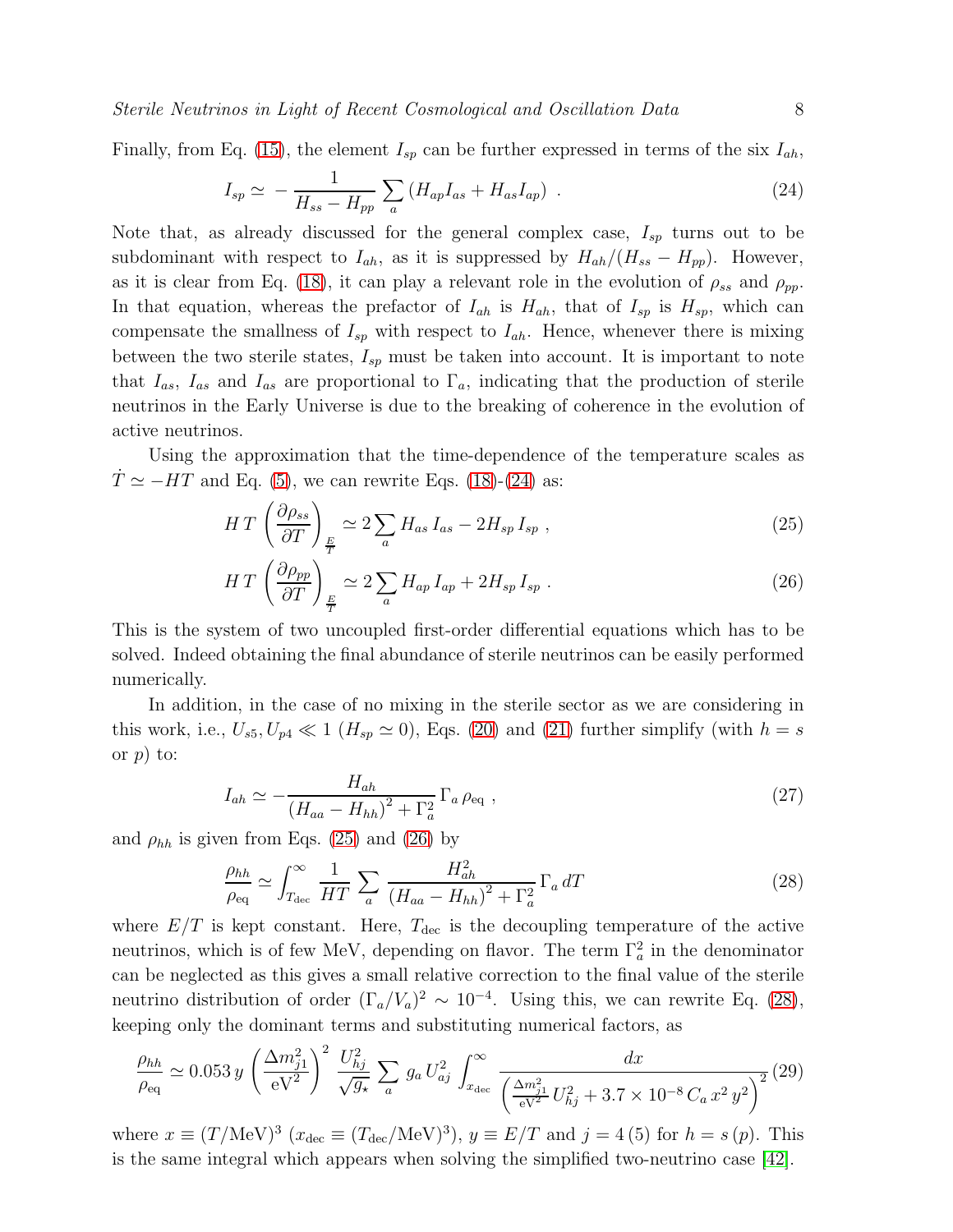## Sterile Neutrinos in Light of Recent Cosmological and Oscillation Data 9

A further simplification can be applied by taking into account that, for the values of  $\Delta m_{41}^2$  and  $\Delta m_{51}^2$  we are interested in  $(\gtrsim \mathcal{O}(1 \text{ eV}^2))$ , the maximum of production of sterile neutrinos happens at  $T_{\text{max}} \simeq 13 \text{ MeV} \left( \Delta m_{j1}^2/\text{eV}^2 \right)^{1/6} [34, 36, 38, 42, 58]$  $T_{\text{max}} \simeq 13 \text{ MeV} \left( \Delta m_{j1}^2/\text{eV}^2 \right)^{1/6} [34, 36, 38, 42, 58]$  $T_{\text{max}} \simeq 13 \text{ MeV} \left( \Delta m_{j1}^2/\text{eV}^2 \right)^{1/6} [34, 36, 38, 42, 58]$  $T_{\text{max}} \simeq 13 \text{ MeV} \left( \Delta m_{j1}^2/\text{eV}^2 \right)^{1/6} [34, 36, 38, 42, 58]$  $T_{\text{max}} \simeq 13 \text{ MeV} \left( \Delta m_{j1}^2/\text{eV}^2 \right)^{1/6} [34, 36, 38, 42, 58]$  $T_{\text{max}} \simeq 13 \text{ MeV} \left( \Delta m_{j1}^2/\text{eV}^2 \right)^{1/6} [34, 36, 38, 42, 58]$  and thus  $T_{\text{max}}^3 \gg T_{\text{dec}}^3$ , so the lower limit of integration can be safely put to 0. The relative error introduced is of order  $T_{\text{dec}}^3 G_F E/T \sqrt{C_a/(\alpha \Delta m_{j1}^2)} \sim 10^{-3} \sqrt{1 \text{ eV}^2/\Delta m_{j1}^2}$ . With these approximations the integral can be performed analytically and the final sterile neutrino distribution is given by:

<span id="page-8-0"></span>
$$
\frac{\rho_{hh}}{\rho_{eq}} \simeq 6.6 \times 10^{-3} \sqrt{\frac{\Delta m_{j1}^2}{\text{eV}^2}} \sum_a \frac{g_a}{\sqrt{C_a}} \left(\frac{U_{aj}}{10^{-2}}\right)^2 \,. \tag{30}
$$

where we have taken  $g_{\star} = 10.75$  and  $U_{hj} \simeq 1$ . It should be noticed that for large values of  $U_{aj}$  ( $\gtrsim 10^{-2}$ ), the sterile neutrino distribution approaches the equilibrium value and our results are not valid anymore.

As  $\rho_{hh}(E,T)$  has the same functional form as  $\rho_{eq}(E,T)$ , it is straightforward to obtain the contribution to the energy density of the Universe of each of the heavy states, which is simply given by

<span id="page-8-1"></span>
$$
\Omega_h h^2 \simeq 7 \times 10^{-5} \left(\frac{\Delta m_{j1}^2}{\text{eV}^2}\right) \sum_a \frac{g_a}{\sqrt{C_a}} \left(\frac{U_{aj}}{10^{-2}}\right)^2 \tag{31}
$$

We reiterate that the results in Eqs. [\(30\)](#page-8-0) and [\(31\)](#page-8-1) are only valid for  $\rho_{ss}, \rho_{pp} \ll \rho_{eq}$ . It is straightforward to recover the well-known two-neutrino results from these expressions, which as one could expect, indicate that in the case of no mixing between the sterile states, the calculation of each of the heavy neutrino abundances reduces to adding the individual contributions due to their mixing with each of the active neutrinos.

## 2.2. Accuracy of approximations

As mentioned above, we do not attempt to solve the exact quantum kinetic equations for  $a(3+2)$  system, but instead numerically find the momentum-averaged solutions for the simplified counterpart given by Eq. [\(6\)](#page-4-0). This approach describes the loss of coherence in an approximate way which, along with the assumption of monochromaticity, allows us to reduce the integro-differential system into a system of first-order differential equations.

It is well known that the averaging over momentum is a justified approximation if the relative oscillation phases can be ignored, as is the case if oscillations are not slower than the expansion rate of the Universe [\[56\]](#page-26-9). On the other hand, it has also been shown [\[58\]](#page-26-11) that a reasonably accurate description of the coherence loss can be achieved by making use of the anticommutator in Eq. [\(6\)](#page-4-0).

Keeping in mind that our starting point is not the system of exact equations but an approximate one, we discuss some further approximations assumed in order to be able to fully solve the system of 30 coupled first-order differential equations and study what is their effect on the final result. In order to do so, we consider the analytic calculation described above for the small mixing case.

Among the different approximations used, there is the monochromaticity of the neutrinos, assuming that active neutrinos are always in equilibrium, neglecting the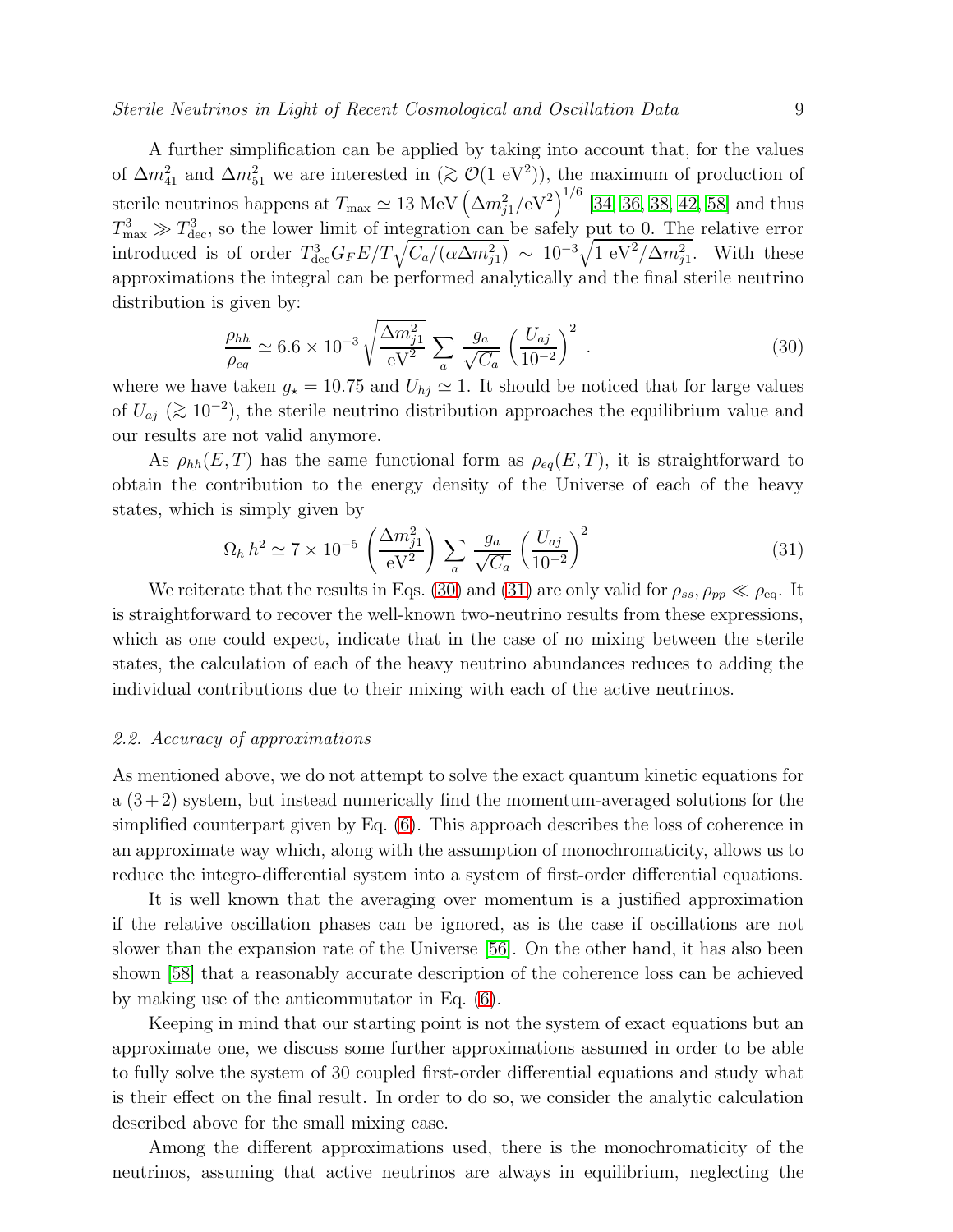

<span id="page-9-0"></span>**Figure 1.** Ratios  $\rho_{ss}/\rho_{eq}$  and  $\rho_{pp}/\rho_{eq}$  as a function of the temperature as given by Eq. [\(28\)](#page-7-2) with all approximations (see text) and when only some of these approximations are implemented. The black (red) solid lines refer to the case when all approximations are taken to obtain  $\rho_{ss}$  ( $\rho_{pp}$ ). The blue (orange) lines represent solutions to  $\rho_{ss}$  ( $\rho_{pp}$ ) with some approximations taken more accurately; dashed lines refer to the case when the momentum spread is taken into account, dot-dashed lines to the case when the exact form of the effective potential is considered and solid lines represent the case when both the momentum spread and the exact potential are assumed. The parameters we have taken are:  $U_{e4} = U_{\mu 4} = 2 \times 10^{-3}$ ,  $U_{e5} = U_{\mu 5} = 10^{-3}$ ,  $m_4 = 1$  eV and  $m_5 = \sqrt{10} \text{ eV}.$ 

temperature dependence of the number of degrees of freedom  $(g<sub>\star</sub>)$  and using an approximate expression for the effective potential.

We find that the most important effect when sterile neutrinos are close to equilibrium is due to neglecting the change of the number of degrees of freedom as they get produced. Obviously, this approximation has a negligible effect in the small mixing case. Surprisingly, however, the effect of not taking into account the departure from equilibrium of the leptons as the temperature decreases, i.e., using an approximate expression for the effective potential, is comparable to the previous one even in the case of small mixing. On the other hand, we have explicitly checked for various cases that, as expected, solving for an averaged momentum introduces a very small error.

To conclude, these approximations tend to overestimate the final abundance, although none of them induces an error larger than  $\sim 10\%$ . This is depicted in Fig. [1,](#page-9-0) where we show the effect of two of these approximations in the case of small mixings by solving Eq. [\(28\)](#page-7-2). The black (red) solid lines represent the solution for  $\rho_{ss}$  ( $\rho_{pp}$ ) when all approximations are implemented. By removing these approximations, we show their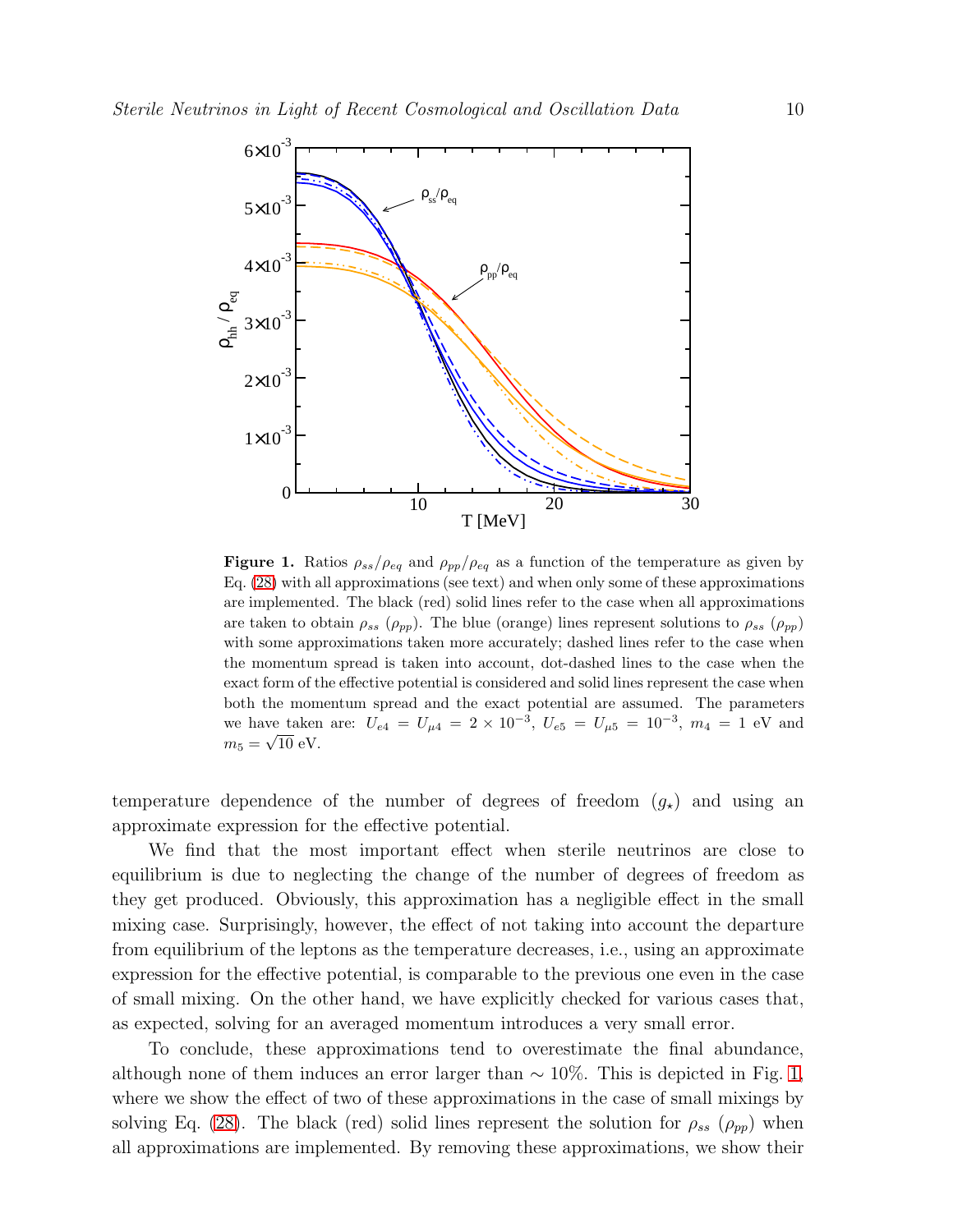

**Figure 2.** Flavor composition of neutrino mass eigenstates in  $(3 + 2)$  sterile neutrino models. The hatched rectangles indicate active flavor content (electron, muon, tau, respectively, from left to right), and the empty rectangles indicate sterile flavor content.

effect on the final solution. The blue (orange) lines are the solutions to  $\rho_{ss}$  ( $\rho_{pp}$ ) when some of the approximations are not taken. The dashed lines refer to the case when the momentum dependence is taken into account, the dot-dashed lines represent the case when the exact form of the effective potential is considered and the solid lines depict the case when both the momentum spread and the exact form of the potential are assumed. As one can see the effects are relatively small and hence we are confident that the results we obtain are accurate enough for our purposes. Finally, let us note that we have also checked the perfect agreement (in this limit) between the semi-analytic solutions of Eq. [\(28\)](#page-7-2) and the numerical ones of Eq. [\(6\)](#page-4-0).

#### <span id="page-10-0"></span>3. Data Samples and Analysis Procedure

We now consider the signatures of the heavy mostly-sterile neutrinos in neutrino oscillation experiments and we study the sterile neutrino production in the Early Universe with a detailed numerical simulation. The results of this simulation are valid both for the  $\rho_{ss}, \rho_{pp} \ll \rho_{eq}$  case discussed above, as well as for the case where sterile neutrinos reach thermal abundances ( $\rho_{ss}, \rho_{pp} \sim \rho_{eq}$ ).

A schematic representation of  $(3+2)$  models considered in this analysis is shown in Fig. 2. We take a simplified form for the  $5 \times 5$  mixing matrix, requiring no mixing with the  $\tau$ -neutrino sector. For the two mostly-sterile states, we allow for variable electron and muon flavor content  $(|U_{e4}|^2, |U_{\mu 4}|^2, |U_{e5}|^2, |U_{\mu 5}|^2)$ , and variable neutrino masses  $m_4$  and  $m<sub>5</sub>$ , to be constrained by our analysis described below. Concerning the three mostlyactive mass eigenstates, we fix the mass and mixing parameters within the regions currently allowed by solar, reactor, atmospheric, and accelerator long-baseline neutrino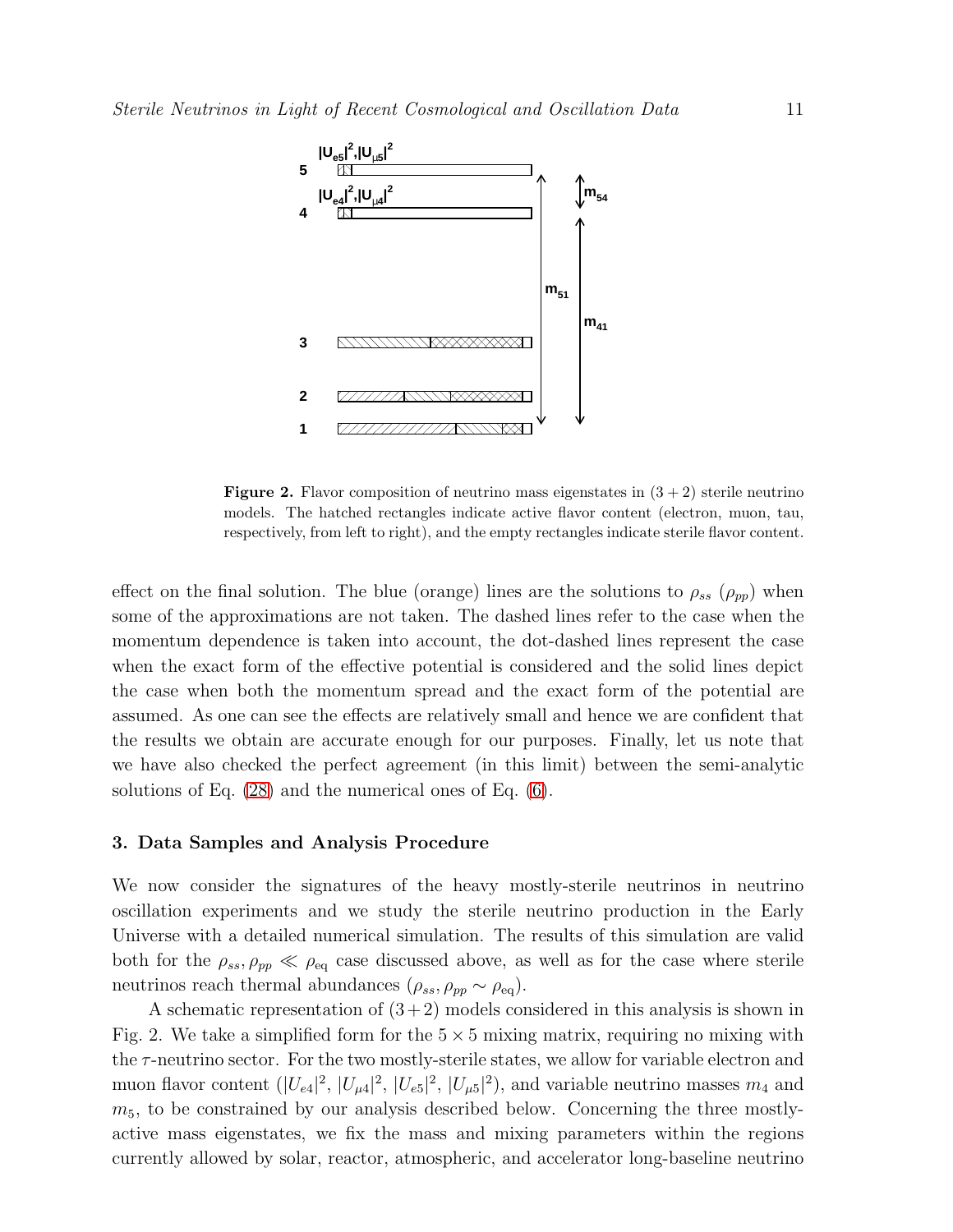experiments. Specifically, we take  $m_1 = 0$ ,  $m_2 = \sqrt{8 \times 10^{-5}}$  eV,  $m_3 = \sqrt{2.5 \times 10^{-3}}$  eV for the masses [\[63\]](#page-26-16), and the upper left  $3\times3$  block form given in the following  $5\times5$  mixing matrix:

<span id="page-11-0"></span>
$$
U_{\alpha i} = \begin{pmatrix} 0.81 & 0.55 & 0 & \pm |U_{e4}| & \pm |U_{e5}| \\ -0.51 & 0.51 & 0.70 & \pm |U_{\mu 4}| & \pm |U_{\mu 5}| \\ 0.28 & -0.67 & 0.70 & 0 & 0 \\ 0 & 0 & 0 & 1 & 0 \\ 0 & 0 & 0 & 0 & 1 \end{pmatrix} , \qquad (32)
$$

where the index  $\alpha = e, \mu, \tau, s, p$  runs over flavor states, the index  $i = 1, \ldots, 5$  over mass states, and we indicate the two sterile states with the symbols  $s, p$ , respectively. The following simplifying assumptions were therefore made: the lightest neutrino mass eigenstate is assumed to be massless; the normal hierarchy for the mostly-active triplet is taken; the mixing angle  $\vartheta_{13}$  is taken to be zero, and  $\vartheta_{12}$ ,  $\vartheta_{23}$  are fixed to their current best-fit values [\[63\]](#page-26-16); all six Dirac CP-violating phases allowed for 5 neutrino species are assumed to be zero; zero  $\tau$  content in the 4th and 5th mass eigenstates is assumed; and no mixing between the sterile states  $(U_{s5} = U_{p4} = 0)$ . All but maybe the first assumption are expected to have a negligible effect; relaxing the  $m_1$  condition would impose stricter bounds on  $(3+2)$  models with respect to what reported in the following. We also note that, while do not know explicitly enforce exact unitarity conditions in Eq. [\(32\)](#page-11-0)  $\parallel$ , this is approximately ensured by the smallness of the  $(|U_{e4}|^2, |U_{\mu 4}|^2, |U_{e5}|^2,$  $|U_{\mu 5}|^2$ ) elements, providing a sufficiently accurate description. In summary, our analysis of SBL and cosmological data allows us to constrain six parameters of  $(3 + 2)$  models: the masses  $m_4$ ,  $m_5$ , and the mixing matrix elements  $|U_{e4}|^2$ ,  $|U_{\mu 4}|^2$ ,  $|U_{e5}|^2$ ,  $|U_{\mu 5}|^2$ . In the following, combinations of these six parameters will be shown.

#### <span id="page-11-2"></span>3.1. Short-Baseline Oscillation Data

Our analysis of SBL data follows closely what done in [\[31,](#page-25-6) [32\]](#page-25-7). We consider neutrino and antineutrino data samples for three different oscillations channels: muon-to-electron neutrino transitions, electron neutrino disappearance, and muon neutrino disappearance. Muon-to-electron neutrino data sets considered come from the LSND [\[25\]](#page-25-0), KARMEN2 [\[64\]](#page-26-17), and NOMAD [\[65\]](#page-26-18) experiments. With respect to previous analyses, we also include recent data [\[66\]](#page-26-19) on the  $\nu_{\mu} \rightarrow \nu_{e}$  search by the MiniBooNE experiment [\[67\]](#page-26-20). Constraints on electron neutrino disappearance are based on data from the Bugey [\[68\]](#page-27-0) and CHOOZ [\[13\]](#page-23-8) reactor experiments, while data from the accelerator-based CDHS [\[69\]](#page-27-1) and CCFR [\[70\]](#page-27-2) experiments were used for muon neutrino disappearance. In addition, muon neutrino disappearance is constrained also by atmospheric [\[7,](#page-23-2) [8\]](#page-23-3) and long-baseline [\[10\]](#page-23-5) data, as done in [\[71\]](#page-27-3). The SBL experimental input used is summarized in Tab. [1.](#page-12-0)

Given the baselines and neutrino energies available to the short-baseline experiments described above, it is possible to constrain oscillation frequencies in the

<span id="page-11-1"></span>Note that not even the  $3 \times 3$  active neutrino block is taken as exactly unitary.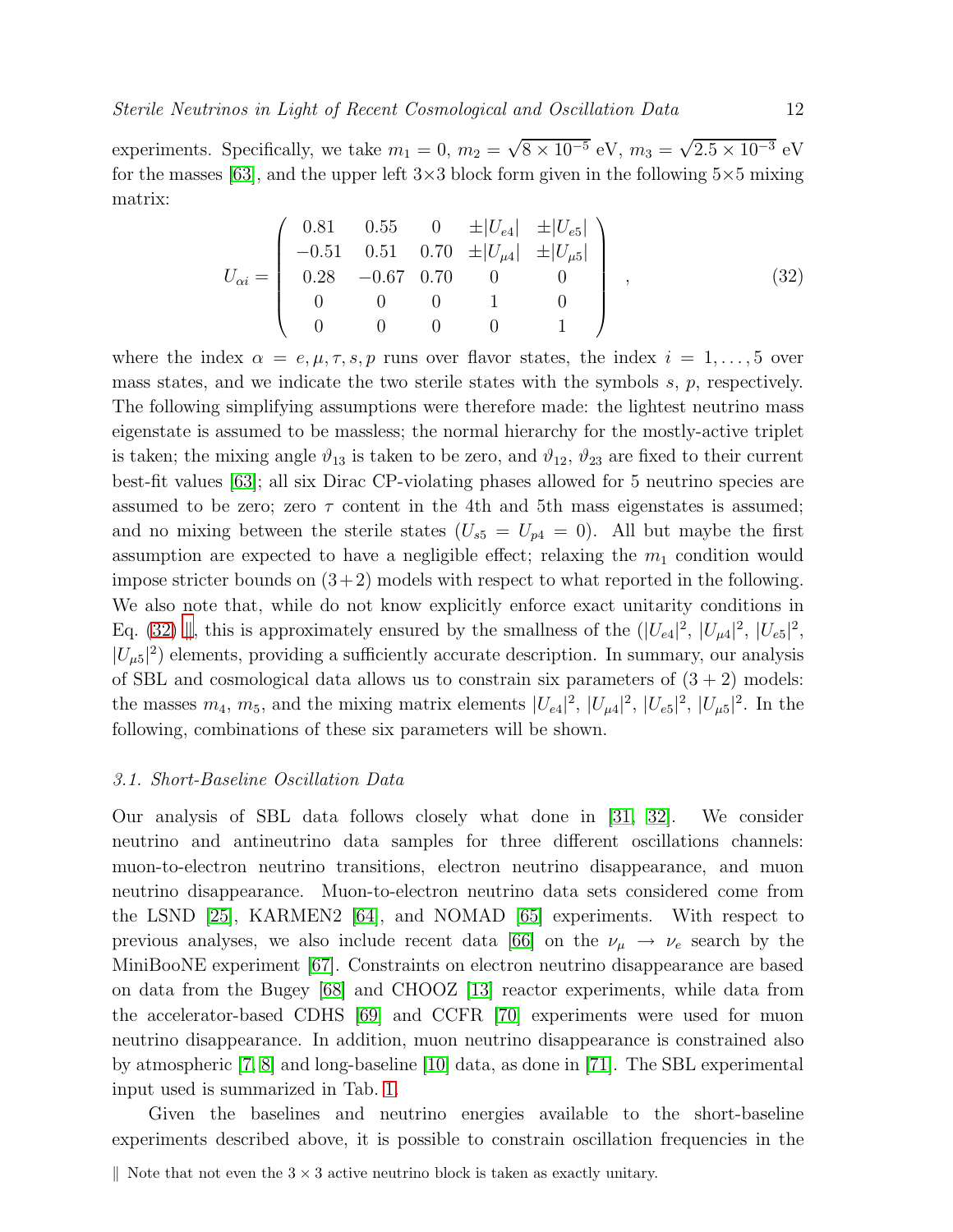| Experiment     | Oscillation Channel           | $L/E~(\text{km}/\text{GeV})$ | Data Points |
|----------------|-------------------------------|------------------------------|-------------|
| <b>KARMEN2</b> | $\nu_\mu \rightarrow \nu_e$   | $0.3 - 1.1$                  | 9           |
| <b>LSND</b>    |                               | $0.5 - 1.4$                  | 5           |
| MiniBooNE      |                               | $0.2 - 1.1$                  | 8           |
| <b>NOMAD</b>   |                               | $0.002 - 0.3$                | 30          |
| Bugey          | $\nu_e \rightarrow \nu_e$     | $2 - 50$                     | 60          |
| <b>CHOOZ</b>   |                               | 100-400                      | 14          |
| <b>CCFR</b>    | $\nu_\mu \rightarrow \nu_\mu$ | $0.004 - 0.03$               | 18          |
| CDHS           |                               | $0.02 - 1.5$                 | 15          |

Sterile Neutrinos in Light of Recent Cosmological and Oscillation Data 13

<span id="page-12-0"></span>Table 1. Summary of SBL data used in this analysis.

| Data Set      | $m_4$ (eV) $m_5$ (eV) |      | $U_{e4}$                                     | $^{\prime}$ u4 | $U_{e5}$                   | $\cup_{\mu 5}$ |
|---------------|-----------------------|------|----------------------------------------------|----------------|----------------------------|----------------|
| SBL-only      | 0.96                  | 5.0  | 0.12                                         | 0.15           | $0.59 \times 10^{-1}$ 0.16 |                |
| $SBL + cosmo$ | 0.68                  | 0.95 | $-0.37 \times 10^{-1}$ $0.77 \times 10^{-2}$ |                | 0.13                       | 0.19           |

<span id="page-12-1"></span>**Table 2.** Summary of  $(3 + 2)$  model best-fit mass and mixing parameters. Top row using SBL data only and bottom row for a combined fit of both SBL and cosmological data.

LSND allowed region, i.e.,  $\Delta m^2 \sim 1$  eV<sup>2</sup>, as well as the corresponding oscillation amplitudes involving electron and muon neutrino flavors. Data are fitted to the  $(3+2)$ appearance and disappearance oscillation probabilities applicable for short baseline experiments and described in [\[31,](#page-25-6) [32\]](#page-25-7), allowing to extract allowed regions in the sixdimensional mass and mixing parameter space considered in this analysis. Parameter values that best describe SBL data are given in the top row of Tab. [2.](#page-12-1)

#### <span id="page-12-2"></span>3.2. Cosmological Data and Model

With the advent of the modern CMB datasets, such as those coming from experiments like WMAP [\[72\]](#page-27-4), Boomerang [\[73\]](#page-27-5) and ACBAR [\[74\]](#page-27-6) data, combined with modern galaxy surveys, for example SDSS and 2dF surveys, cosmology has entered a precision era in which not only basic cosmological parameters can be constrained, but also fundamental physical parameters that enter the theory.

Cosmological neutrinos have a profound impact on cosmology since they change the expansion history of the Universe and affect the growth of perturbations [\[75\]](#page-27-7). Cosmological probes are sensitive to the number of neutrinos, their relative masses and abundances. In order to get theoretical predictions for cosmological datasets, Boltzmann codes must be used that follow the cosmological perturbation evolution in the linear regime, accurately accounting, in addition to the standard cosmological constituents, for each neutrino species. In this work we use the popular package cosmomc [\[76\]](#page-27-8), which has been adapted to work with more than one massive neutrino species.

Our basic cosmological model is the minimal inflationary ΛCDM model that is consistent with most standard cosmological probes. In addition to neutrino parameters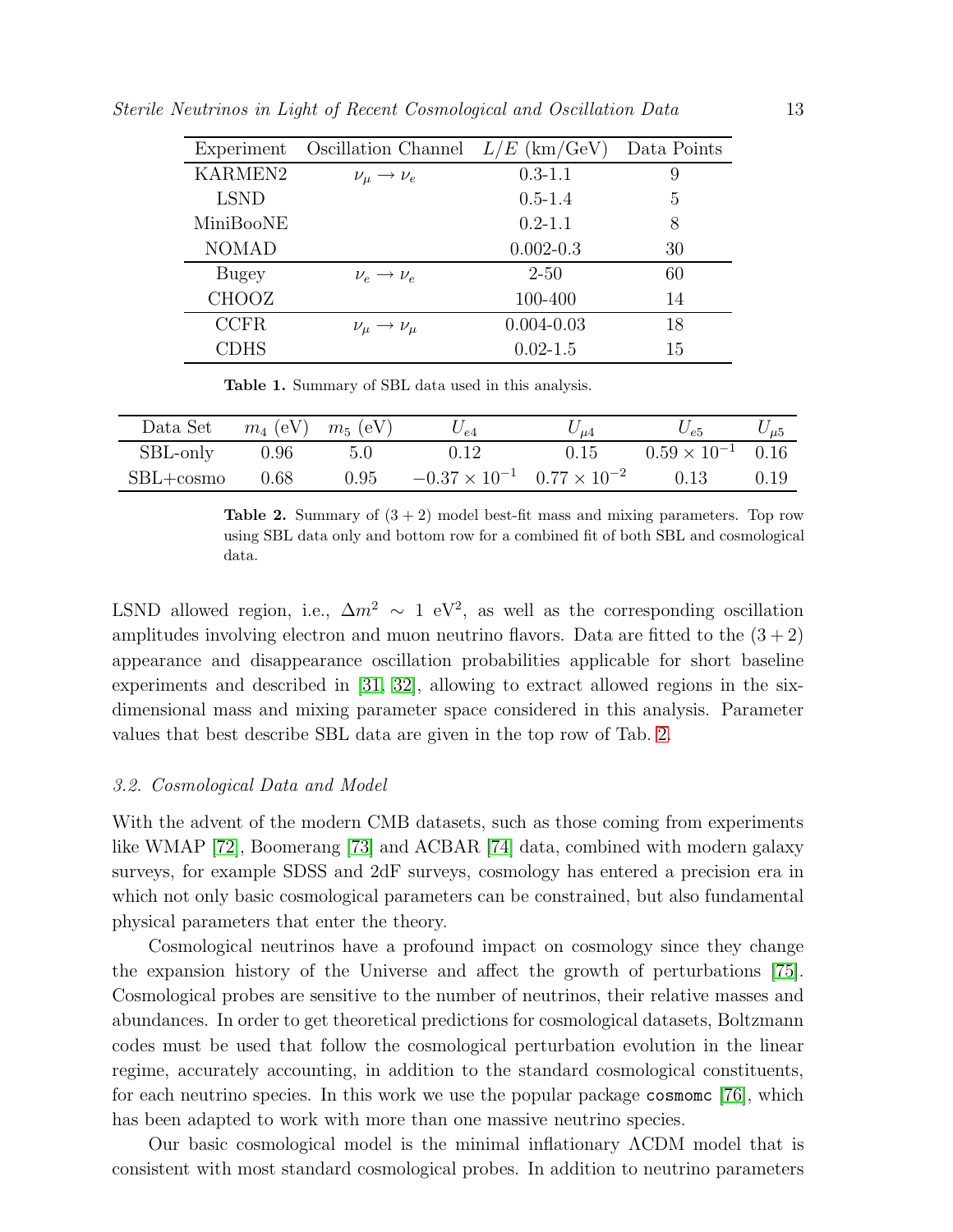discussed below, its parameters are the baryon density expressed as a fraction of the critical density multiplied by  $h^2$ ,  $\omega_{\rm b} = \Omega_{\rm b} h^2$ , where  $h = H_0/100 \text{km/s/Mpc}$  is the reduced Hubble constant  $H_0$ , same for the cold dark matter  $\omega_{dm} = \Omega_{dm} h^2$ , the ratio of sound horizon to the angular diameter distance  $\theta$ , which is essentially a proxy for the Hubble constant, the optical depth to the last scattering  $\tau$ , logarithm of amplitude log A and spectral index of primordial fluctuations  $n<sub>s</sub>$ . These basic parameters are enough to provide a good fit to all available data and set other parameters. For example, the dark energy density in a flat Universe is simply given by  $\Omega_{\Lambda} = 1 - \Omega_{\rm b} - \Omega_{\rm dm}$ .

The cosmomc code has been expanded to include 5 species of neutrinos. We assume that their masses are given by

$$
m_i = (0, 9 \times 10^{-3} \text{eV}, 5 \times 10^{-2} \text{eV}, m_4, m_5)
$$
\n(33)

and abundances by

$$
a_i = (1, 1, 1, a_4, a_5). \tag{34}
$$

This results in four extra parameters,  $m_{4,5}$  and  $a_{4,5}$ , on top of those that set the basic cosmological model. In principle, indices 4 and 5 are interchangeable and therefore likelihood space is symmetric with respect to this change. We do not attempt to change the parametrization to account for that, but instead use the symmetry as an additional check for chain convergence. We use a flat prior between zero and unity for the abundance parameter  $a_i$ . Since at zero abundance, the mass can take any value, we limit the masses to be less than 20 eV. In practice, this upper limit is not relevant for the abundances and masses of interest.

On the data side, we start with a conservative compendium of cosmological datasets. These include the standard cosmic microwave background data, namely WMAP 5 year data [\[15,](#page-23-10) [72\]](#page-27-4), Boomerang 03 data [\[73\]](#page-27-5), the latest ACBAR data [\[74\]](#page-27-6) and the VSA data [\[77\]](#page-27-9). In addition we use the data on the matter power spectrum from the spectroscopic survey of Luminous Red Galaxies (LRGs) from the SDSS survey [\[78\]](#page-27-10). To constrain the basic model, we also use the constraints coming from the latest compilation of supernovae [\[79\]](#page-27-11). Finally, we also apply the prior on the reduced Hubble constant of  $h = 0.72 \pm 0.08$  from the Hubble key project [\[80\]](#page-27-12).

The basic cosmological model and the basic parameter set is what we use throughout the paper and it represents conservative constraints from the minimal cosmological model. The check the sensitivity of our constraints on the model used, we also calculate constraints on an expanded model, in which we also vary the total energy density of the Universe, or equivalently the curvature, parametrized by  $\Omega_k = 1 - \sum \Omega_i$ , where the index *i* runs over the various components of the Universe and the parameter w (pressure over density) that describes the equation of state of the dark energy. In the concordance model, these two parameters have values zero and −1, respectively. On the other hand, we also use cosmological data more aggressively and use the Lyman- $\alpha$  forest data from the SDSS quasar sample (see e.g. [\[20\]](#page-24-2)). This dataset provides very good constraints on the neutrino properties and has no known systematics at the moment, but it is an extremely difficult experiment that has proven to be somewhat controversial.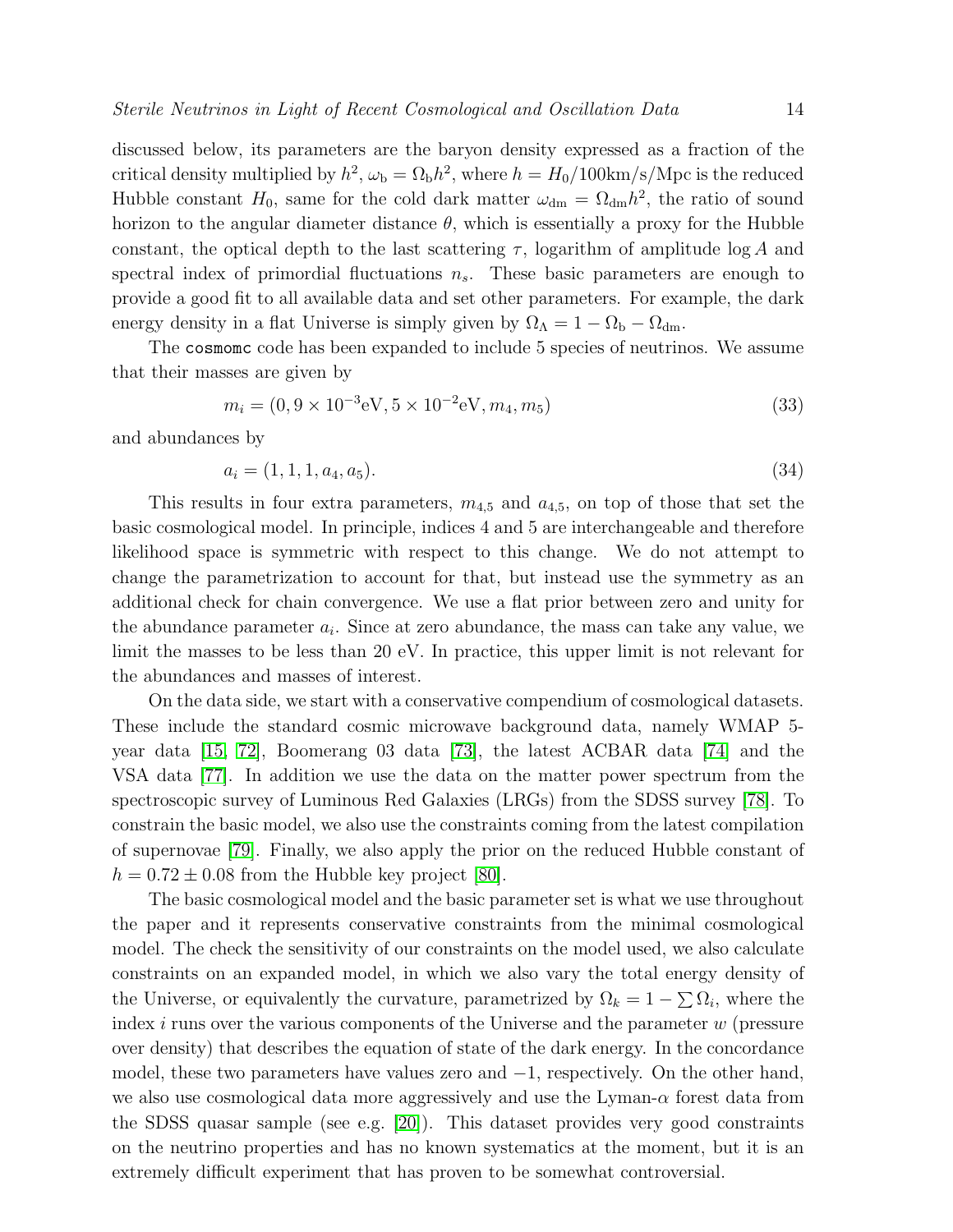

<span id="page-14-0"></span>Figure 3. Evolution of sterile neutrino abundances, normalized to thermal equilibrium abundances  $\rho_{\text{eq}}$ , as a function of temperature T. The dashed red (solid blue) line indicate  $\rho_{ss}/\rho_{eq}$  ( $\rho_{pp}/\rho_{eq}$ ). The case shown corresponds to the  $(3 + 2)$  model that describes SBL-only data best.

## 3.3. Analysis Procedure

In practice, we proceed as follows. First, we generate via a MCMC method a large number of  $(3 + 2)$  models that give a potentially viable description of SBL data. Specifically, in this analysis we use about  $1.6 \times 10^4$  models characterized by a SBL goodness-of-fit within about 20  $\chi^2$  units of the SBL best-fit. Second, for each one of those models, we determine the cosmological sterile neutrino abundances as described in Sec. [2.](#page-3-0) As one example, we show in Fig. [3](#page-14-0) the behavior of the sterile neutrino abundances, normalized to the abundance at thermal equilibrium, as obtained by our analysis for the  $(3 + 2)$  $(3 + 2)$  model that describes SBL data best (see top row of Tab. 2). Fig. [3](#page-14-0) shows the evolution of  $\rho_{ss}/\rho_{\text{eq}}$  and  $\rho_{pp}/\rho_{\text{eq}}$  as the temperature of the thermal bath decreases, starting with null abundances at  $T = 40$  MeV (right side of plot). For the SBL best-fit model, one can see from Fig. [3](#page-14-0) that both sterile neutrino states reach thermal abundances before decoupling. In other words, in this case, their masses fully contribute to the sterile neutrino matter density  $(\Omega_s + \Omega_p)h^2$ . Third, the viability for each of the models considered is further assessed by contrasting the predicted sterile neutrino abundances with cosmological observations, as explained next.

In order to combine the short-baseline oscillation data with the cosmological constraints, we first run extremely deep MCMC with about 70 - 100 thousands accepted samples. Each sample is sampled from the combined probability density in the  $N$ -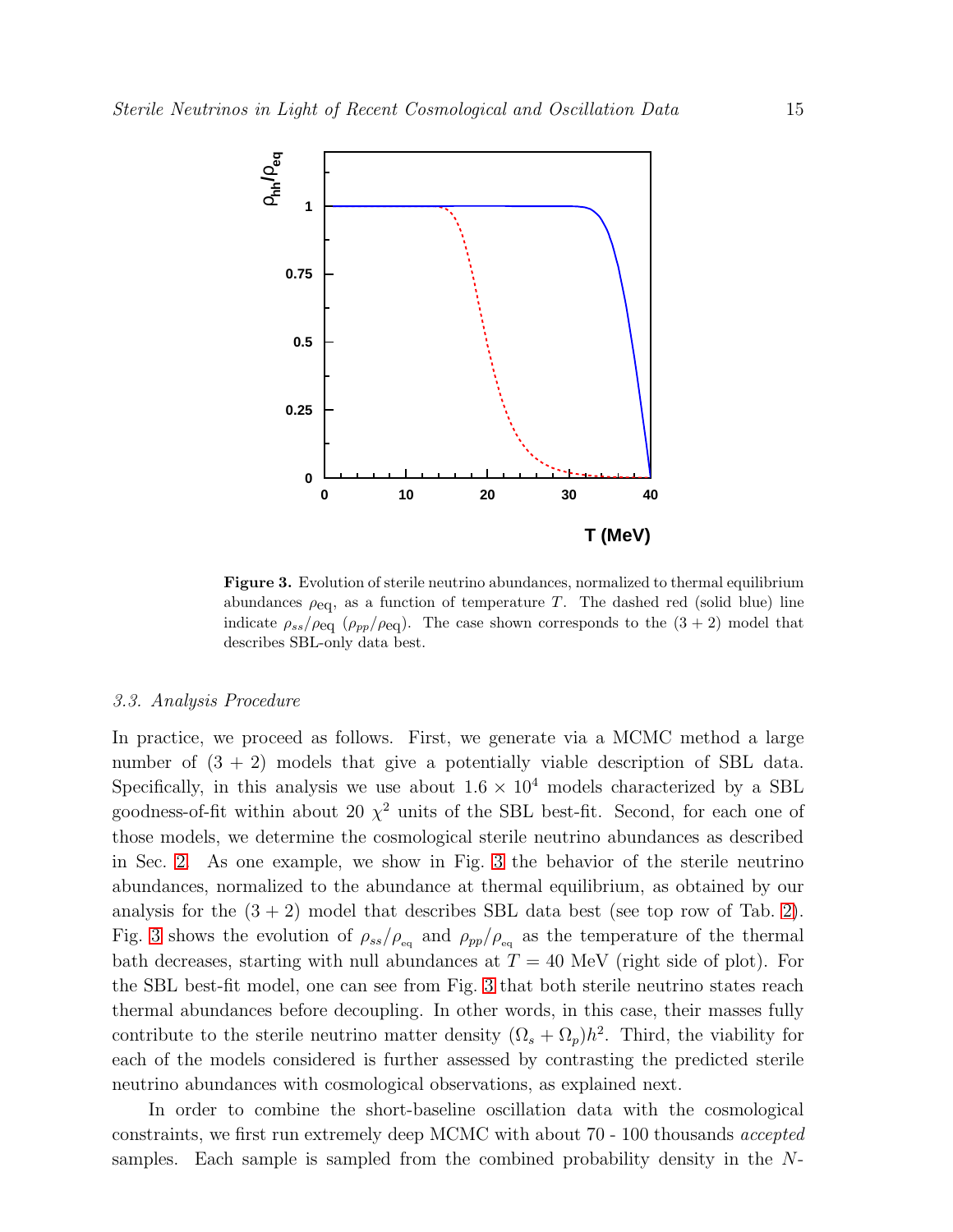

<span id="page-15-1"></span>**Figure 4.**  $\Delta \chi^2$  profiles as a function of the sterile neutrino matter density  $(\Omega_s + \Omega_p)h^2$ . The red (blue) line indicates the case where cosmological-only (SBL-only) data are fitted. Three scenarios are shown for cosmological data fits: default data set and model (solid), data set including  $Lyman-\alpha$  forest data and default model (dashed), default data set and cosmological model with free w and  $\Omega_k$  (dotted). The horizontal dotted lines define the 90% and 99% confidence level regions (1 dof).

dimensional parameter space. The density of samples, projected to the 4-dimensional hyper-cube of parameters  $(m_4, m_5, a_4, a_5)$ , thus corresponds to the probability density for those parameters, marginalized over the remaining cosmological parameters, which are, for the sake of this work, nuisance parameters. The relative probability of any model with some finite 4th and 5th neutrino masses and abundances relative to the standard minimal 3-neutrino model is calculated by comparing the relative densities of samples at the considered model position in the sample to the densities in the  $(a_4, a_5) = (0, 0)$ corner of the parameter space. We calculate the local densities of samples in spheres (which might be cut by the edge of the parameter space, but this is taken into account). These are then converted to the likelihood ratios, which are in turn converted to the effective  $\Delta \chi^2$ . This procedure allows us to importance-sample the MCMC from the short-baseline oscillation data in Sec. [3.1.](#page-11-2)

## <span id="page-15-0"></span>4. Results

Two types of results are presented. First, in Sec. [4.1,](#page-16-0) we quantitatively address the compatibility of the SBL (including LSND and MiniBooNE) and cosmological data sets. Second, in Sec. [4.2,](#page-19-0) we perform a combined analysis of SBL and cosmological data. In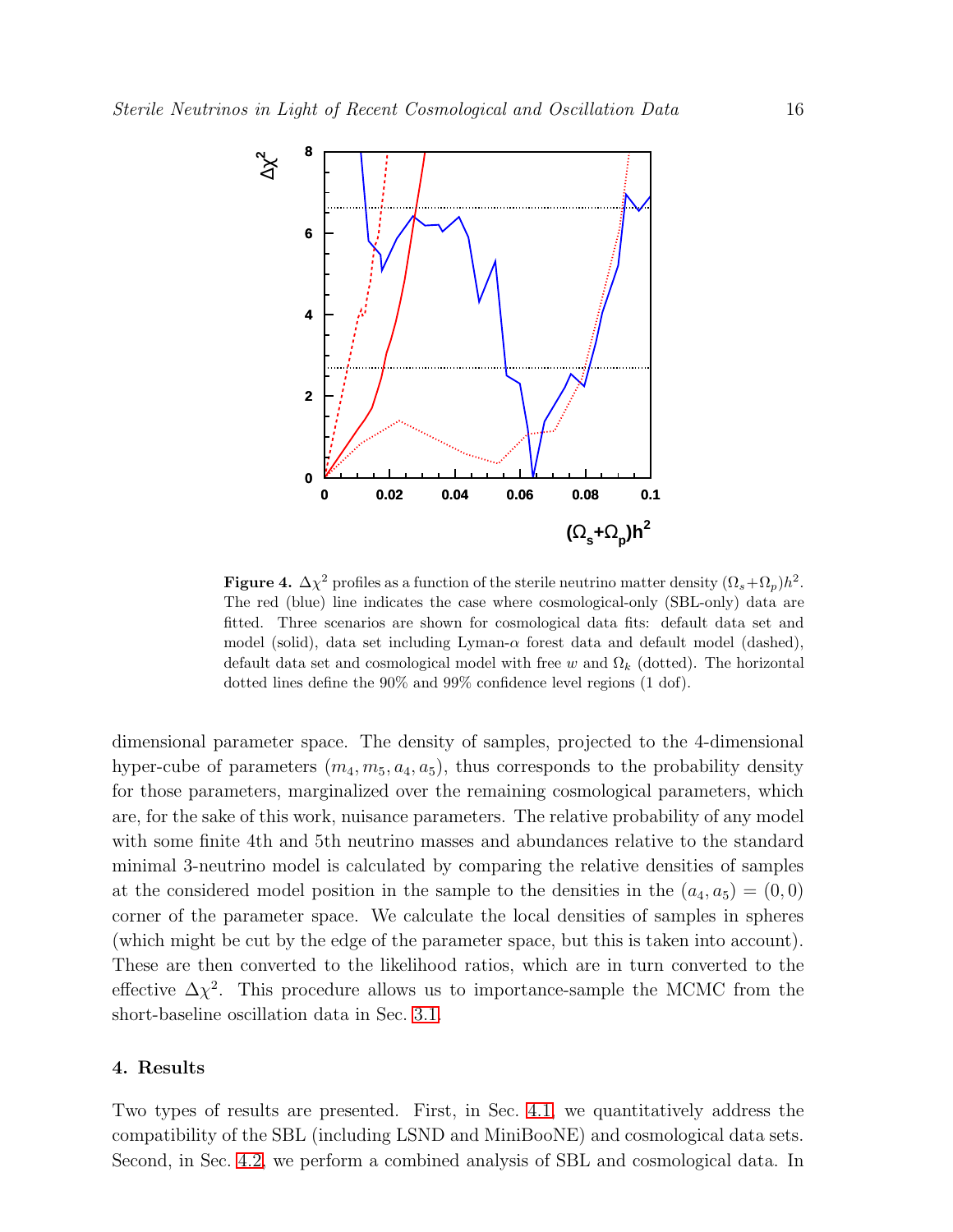

<span id="page-16-1"></span>**Figure 5.** Allowed regions in  $(\Delta m_{41}^2(|U_{e4}|^2 + |U_{\mu 4}|^2), \Delta m_{51}^2(|U_{e5}|^2 + |U_{\mu 5}|^2))$  space, for SBL-only data (filled blue regions) and cosmology-only data (red contours). Light (dark) colors correspond to 90% (99%) confidence level regions (2 dof). The yellow star indicates the SBL-only best-fit point.

both cases, the analysis is carried out under a  $(3 + 2)$  sterile neutrino hypothesis (see Sec. [3\)](#page-10-0) and using the multi-flavor description of cosmological sterile neutrino abundances (see Sec. [2\)](#page-3-0).

## <span id="page-16-0"></span>4.1. Data Sets Compatibility

.

Fig. [4](#page-15-1) shows how the  $\chi^2$  for the SBL and cosmology data sets separately vary as a function of the sterile neutrino matter density  $(\Omega_s + \Omega_p)h^2$ . The  $\chi^2$  profiles for both data sets are shown relative to their respective best-fit  $\chi^2$  values. Cosmological data prefers a small (if non-zero) value for  $(\Omega_s + \Omega_p)h^2$ , while SBL data is not consistent with a null  $(\Omega_s + \Omega_p)h^2$  value, since the LSND  $\bar{\nu}_e$  excess cannot be interpreted in terms of neutrino oscillations in this case. Quantitatively, we find the following allowed intervals, with confidence levels for 1 degree of freedom (dof) given:

- Cosmology:  $(\Omega_s + \Omega_p)h^2 < 0.018$  (90% CL),  $(\Omega_s + \Omega_p)h^2 < 0.028$  (99% CL),
- SBL:  $0.055 < (\Omega_s + \Omega_p)h^2 < 0.081$  (90% CL),  $0.013 < (\Omega_s + \Omega_p)h^2 < 0.097$  (99% CL)

In other words, no overlap is found at 90% CL in the  $(\Omega_s + \Omega_p)h^2$  ranges allowed by the two data sets, while overlap exists at 99% CL.

The previous numbers refer to our default cosmological data set and default cosmological model described in Sec. [3.2,](#page-12-2) the one used as reference for all following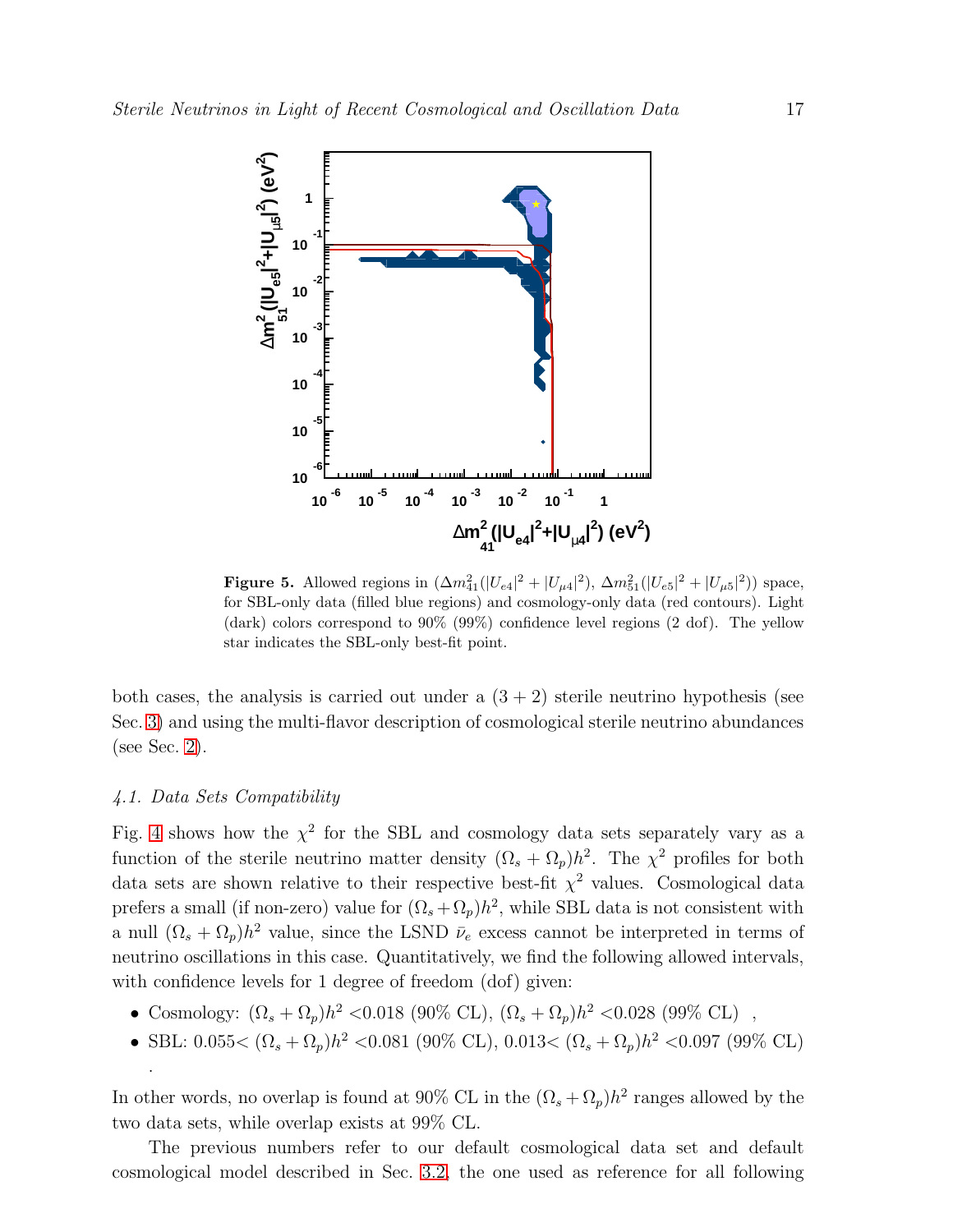

<span id="page-17-0"></span>Figure 6. Evolution of sterile neutrino abundances, normalized to thermal equilibrium abundances  $\rho_{\text{eq}}$ , as a function of temperature T. The dashed red (solid blue) line indicate  $\rho_{ss}/\rho_{eq}$  ( $\rho_{pp}/\rho_{eq}$ ). The case shown corresponds to the  $(3 + 2)$  model that describes all data (SBL plus cosmology) best.

results and figures. In Fig. [4,](#page-15-1) this case corresponds to the solid red line. We have also investigated the impact of varying the cosmological data set and cosmological model. The dashed red line in Fig. [4](#page-15-1) uses an extended data set including Lyman- $\alpha$  forest data, providing a tighter cosmological constraint. On the other hand, the dotted red line in Fig. [4](#page-15-1) quantifies by how much the cosmological constraint is relaxed by assuming a cosmological model with free w and  $\Omega_k$  (see Sec. [3.2\)](#page-12-2).

Fig. [5](#page-16-1) conveys similar compatibility information as the one shown in Fig. [4,](#page-15-1) but expressed in terms of particle physics rather than cosmological parameters. Twodimensional allowed regions in  $(\Delta m_{41}^2(|U_{e4}|^2 + |U_{\mu 4}|^2), \Delta m_{51}^2(|U_{e5}|^2 + |U_{\mu 5}|^2))$  are shown, separately for the SBL and cosmological data sets. As the neutrino masses and/or the electron plus muon flavor of the two heavy (mostly-sterile) states increases, the heavy neutrino matter density  $(\Omega_s + \Omega_p)h^2$  tends to increase, either because of the larger neutrino mass or because of a more fully thermalized abundance. Overlap is found between the regions allowed by SBL and cosmology only at 99%, but not at 90%, confidence level (2 dof). Given the cosmological constraints on  $(\Omega_s + \Omega_p)h^2$  in Fig. [4,](#page-15-1) we note that the corresponding bounds on  $\Delta m_{j1}^2 \sum_a U_{aj}^2$ , with  $j = 4, 5$  and shown in Fig. [5,](#page-16-1) are in this case about two orders of magnitude less stringent compared to what would have been expected from Eq. [31.](#page-8-1) As previously mentioned, the reason is that Eq. [31](#page-8-1) is only applicable for  $\rho_{ss}$ ,  $\rho_{pp} \ll \rho_{eq}$  and is not generally valid in this case.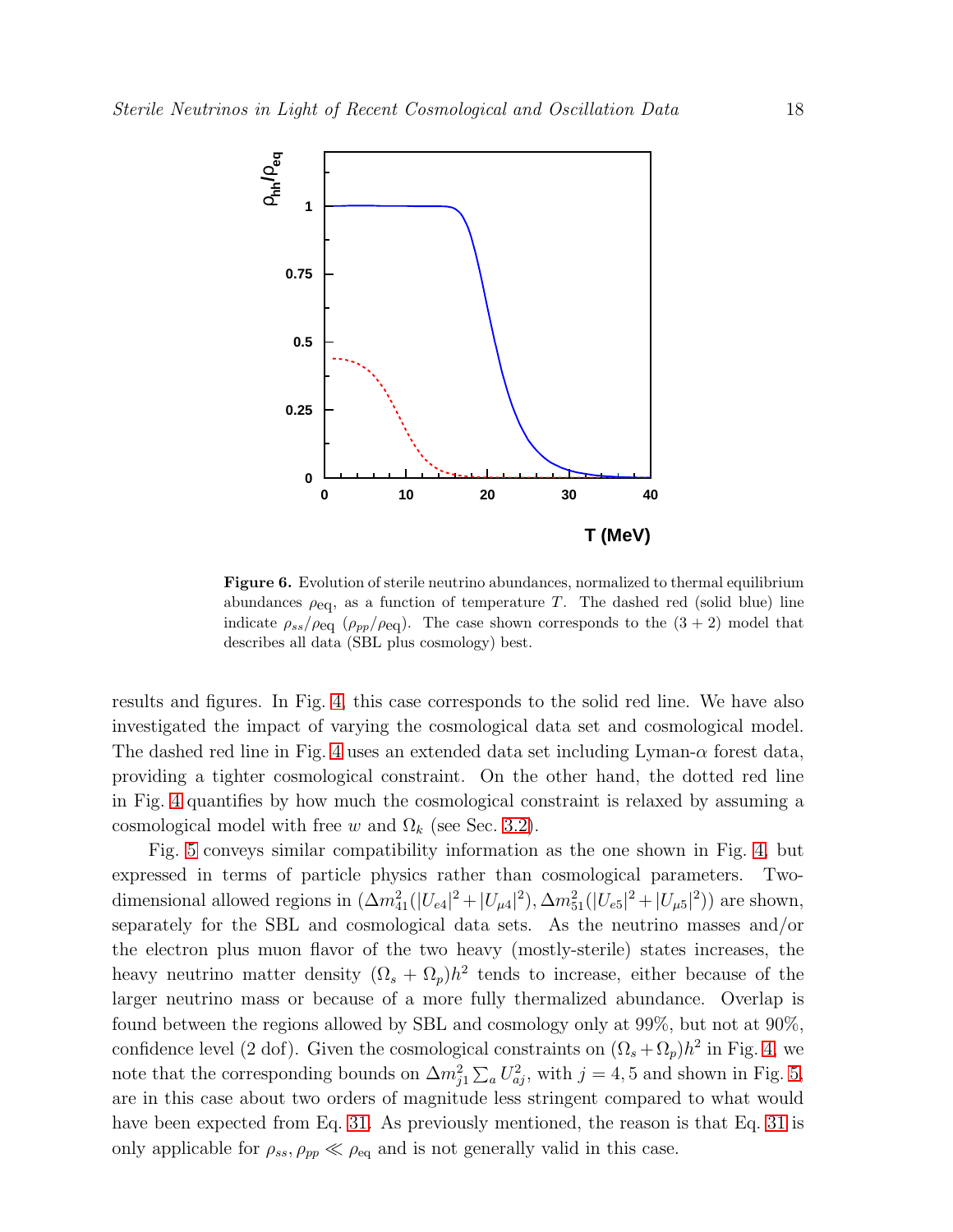

<span id="page-18-0"></span>**Figure 7.** Allowed regions in  $(\Delta m_{41}^2(|U_{e4}|^2 + |U_{\mu 4}|^2), \Delta m_{51}^2(|U_{e5}|^2 + |U_{\mu 5}|^2))$  space, for all data (SBL plus cosmology). Light (dark) blue regions correspond to 90% (99%) confidence level (2 dof). The yellow star indicates the global best-fit point.

As an additional statistical test for compatibility, we consider the "parameter goodness-of-fit" (PG) defined in [\[81\]](#page-27-13). The test allows to quantify how likely it is that SBL and cosmological results arise from the same underlying  $(3 + 2)$  sterile neutrino model. This method alleviates a problem affecting goodness-of-fit tests based on absolute  $\chi^2$  values, namely that a possible disagreement between the two data sets is diluted by data points which are insensitive to the parameters that are common to both data sets. The number of parameters common to both data sets is 4 in our case, since cosmological data only depend on  $(m_4, m_5, a_4, a_5)$ , where the sterile neutrino abundances  $a_4$  and  $a_5$  defined in Sec. [3.2](#page-12-2) are complicated functions of all mass and mixing parameters. This is because, in general, we cannot assume the sterile neutrinos to thermalize, and therefore the mixing matrix elements (in addition to the neutrino masses) play a role in the cosmological case also. The test is based on the statistic  $\chi_{\text{PG}}^2 = \chi_{\text{PG, cosmo}}^2 + \chi_{\text{PG, SBL}}^2$ , where  $\chi_{\text{PG, cosmo}}^2 \equiv (\chi_{\text{cosmo}}^2)_{\text{all min}} - (\chi_{\text{cosmo}}^2)_{\text{cosmo min}}$  and  $\chi^2_{\rm PG, SBL} \equiv (\chi^2_{\rm SBL})_{\rm all min} - (\chi^2_{\rm SBL})_{\rm SBL min}$  are the (positive) differences for the cosmology and SBL  $\chi^2$  values obtained by minimizing the combined (cosmology plus SBL)  $\chi^2$ function discussed in Sec. [4.2,](#page-19-0) minus the  $\chi^2$  values that best fit the two individual data sets. In our case, we obtain  $\chi^2_{\text{PG, cosmo}} = 1.71$  and  $\chi^2_{\text{PG, SBL}} = 5.81$ , yielding  $\chi_{\rm PG}^2 = 7.52$ . The goodness of fit parameter corresponding to this  $\chi_{\rm PG}^2$  value and four common parameters gives a 11.1% compatibility between the two data sets.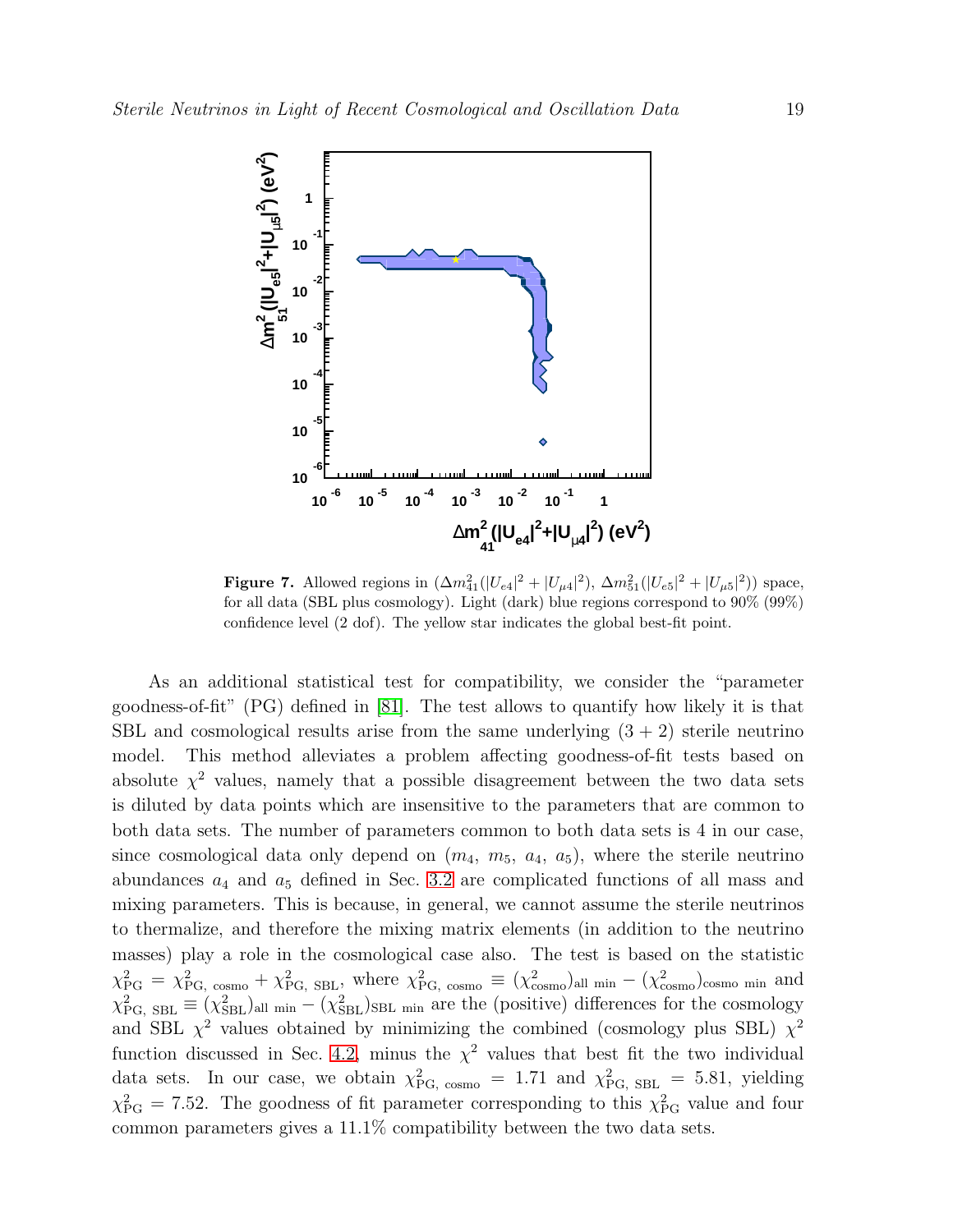

<span id="page-19-1"></span>Figure 8. Allowed regions in  $(\Delta m_{41}^2, \Delta m_{51}^2)$  space, for all data (SBL plus cosmology). Light (dark) blue regions correspond to 90% (99%) confidence level (2 dof). The dotted line indicates  $\Delta m_{41}^2 = \Delta m_{51}^2$ . The conventional choice  $\Delta m_{41}^2 > \Delta m_{51}^2$  is adopted in this analysis. The yellow star indicates the global best-fit point.

## <span id="page-19-0"></span>4.2. Joint Analysis

Assuming that SBL and cosmological measurements arise from the same underlying  $(3 + 2)$  sterile neutrino model, we have also performed a combined analysis, where the function to be minimized is the sum of the SBL and cosmology  $\chi^2$  functions. The best-fit parameters for this combined analysis are given in the bottom row of Tab. [2.](#page-12-1) As expected, the inclusion of cosmological data tends to prefer smaller sterile neutrino masses, compared to the SBL-only case. In addition, the best-fit mixing matrix elements are such as to alter the thermalization of the lowest mass sterile state. This is illustrated in Fig. [6,](#page-17-0) which is the equivalent of Fig. [3](#page-14-0) for the best-fit SBL+cosmological model, rather than for the SBL-only analysis. In this case, the fourth mass state decouples with a density of only about 44% of the thermal one.

Allowed regions in  $(\Delta m_{41}^2(|U_{e4}|^2 + |U_{\mu 4}|^2), \Delta m_{51}^2(|U_{e5}|^2 + |U_{\mu 5}|^2))$  space from the combined analysis are shown in Fig. [7.](#page-18-0) As expected, the allowed region in the top-right portion of Fig. [5](#page-16-1) disappears with the inclusion of cosmological data in the fit, reducing the parameter space allowed to the overlap region between the SBL and cosmological regions.

Figs. [8](#page-19-1) and [9](#page-20-1) show additional two-dimensional projections of the six-dimensional parameter space allowed by the combined analysis. Fig. [8](#page-19-1) illustrates allowed values for the fourth and fifth mass states of  $(3 + 2)$  models, and Fig. [9](#page-20-1) their total active flavor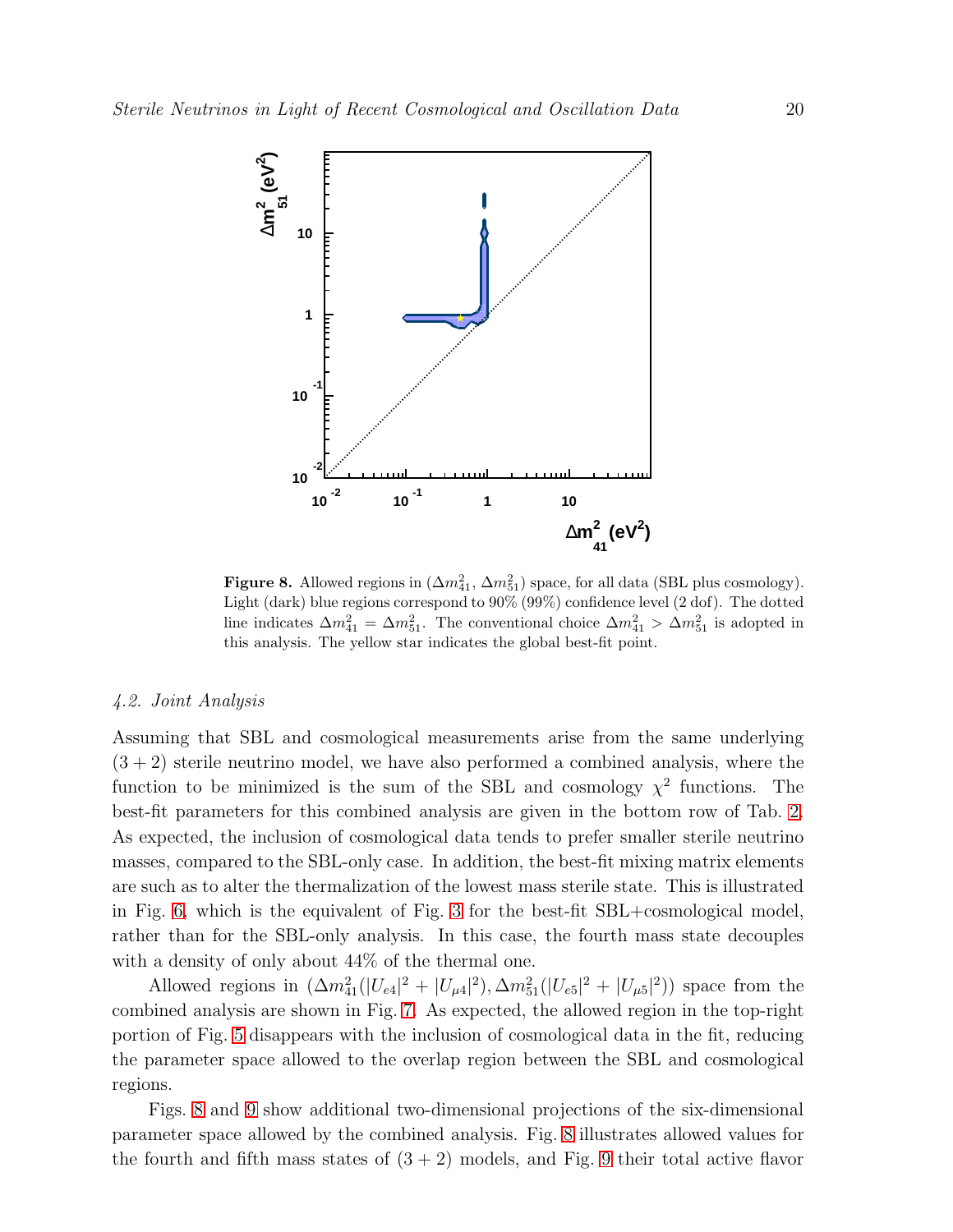

<span id="page-20-1"></span>**Figure 9.** Allowed regions in  $(|U_{e4}|^2 + |U_{\mu 4}|^2, |U_{e5}|^2 + |U_{\mu 5}|^2)$  space, for all data (SBL plus cosmology). Light (dark) blue regions correspond to 90% (99%) confidence level (2 dof). The yellow star indicates the global best-fit point.

content (electron plus muon). In these figures, we can see that favored  $(3 + 2)$  sterile neutrino models are characterized by one mostly-sterile state that is highly constrained, with  $\Delta m_{j1}^2 \sim 1 \text{ eV}^2$ , and electron plus muon flavor content of about 5%. On the other hand, mass and mixing parameters for the second mostly-sterile state are far less constrained, with mass splittings in the range  $0.1{\text -}10 \text{ eV}^2$ , and electron plus muon flavor content in the range  $10^{-5}$ -5 ×  $10^{-2}$ .

#### <span id="page-20-0"></span>5. Conclusions

Right-handed, sterile neutrinos can be produced in the Early Universe via active-sterile neutrino oscillations. Depending on the structure of the neutrino mixing matrix and the neutrino masses involved, sterile neutrino production can be copious. In this case, sterile neutrinos are expected to leave a clear imprint on cosmological observables, as active neutrinos do. Given the impressive accuracy reached by recent cosmological probes on one side, and the well-defined nature of the cosmological concordance model capable of interpreting those data on the other side, it is now possible to use the Universe to constrain sterile neutrino properties that have traditionally been probed via laboratorybased neutrino sources.

As already extensively studied in the literature, we take into account how both neutrino interactions with the primeval medium, and neutrino coherence breaking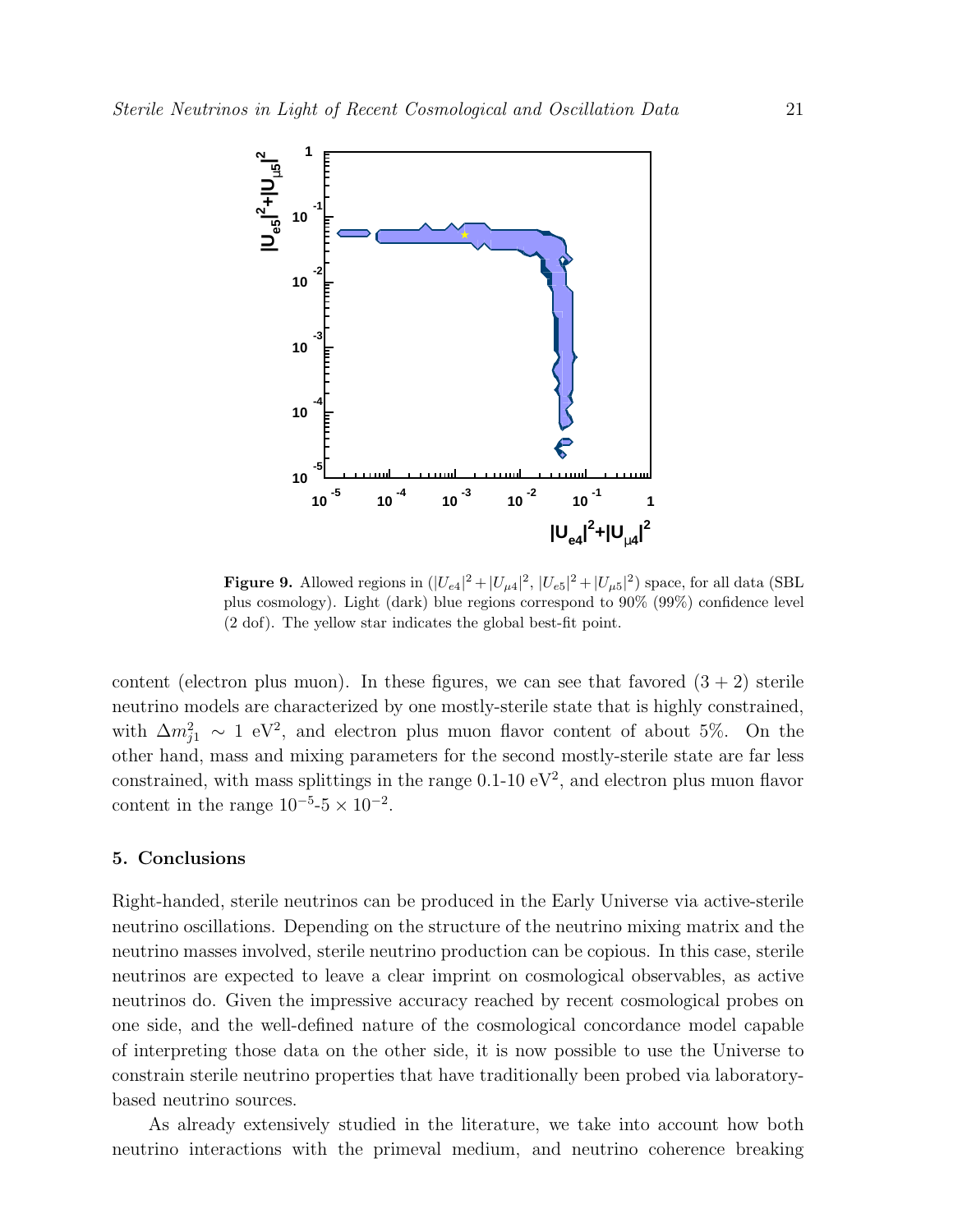effects, affect the evolution of sterile neutrino abundances [\[43,](#page-25-18) [54,](#page-26-7) [58\]](#page-26-11). Most previous work generally considers only the simplest sterile neutrino mixing matrix structures possible, that involves mixing a single sterile neutrino species with one or more active species [\[23\]](#page-24-4). In this paper we take a more general approach. We generalize those results to account for all mixing effects arising when multiple sterile neutrino flavors participate in the oscillations. Indeed, once sterile neutrinos are added to the Standard Model fermion content, there is no fundamental reason to expect only sterile single-flavor mixing effects.

In addition to full numerical results that are valid, to a good approximation, for generic sterile neutrino models (with the only requirement of relativistic decoupling of sterile neutrinos), we try to emphasize the underlying physics by developing an analytical description that is applicable for sterile neutrinos that are significantly more massive than the active ones, for a mixing matrix that is approximately block-diagonal in its active and sterile sectors, and for sub-thermal sterile neutrino abundances at decoupling. In the latter case, we obtain the following three main results, valid for any number of sterile neutrino species: first, that the production of sterile neutrinos arises entirely from the breaking of the coherence of the evolution of active neutrinos; second, that each active flavor contributes independently to the sterile neutrino abundances; and third, that the evolution of the abundances of distinct sterile neutrino species is independent from one another, in absence of mixing in the sterile sector.

Within our full multi-flavor framework, we have also studied in detail the phenomenology of the so-called  $(3 + 2)$  sterile neutrino models [\[30,](#page-25-5) [31\]](#page-25-6). Two additional heavy (mostly-sterile) neutrino states with masses in the eV range, beyond the minimal three active neutrino mixing scenario, and with small amounts of electron and muon flavor content, are considered in this case. These  $(3 + 2)$  models were originally introduced as a means to reconcile via standard  $\bar{\nu}_{\mu} \rightarrow \bar{\nu}_{e}$  oscillations the currently unexplained  $\bar{\nu}_e$  excess observed by the LSND experiment with the solar and atmospheric oscillation signatures. We first study the sterile neutrino evolution in the Early Universe of  $(3 + 2)$  models that offer a potentially viable explanation of all short-baseline oscillation data, including the LSND excess and first  $\nu_{\mu} \rightarrow \nu_{e}$  results recently released by the MiniBooNE Collaboration. We then contrast the expected energy density of the Universe in the form of sterile neutrinos obtained by those models with the latest cosmological observations coming from cosmic microwave background datasets and galaxy surveys, mostly (but not only) in the framework of the minimal ΛCDM cosmological model.

In contrast with some literature, we find that fully solving the neutrino kinetic equations is necessary even for the relatively large active-sterile mixing implied by this class of models, since sterile neutrino states do not always feature thermal abundances at decoupling. This result, valid for the minimal ΛCDM cosmological model, should be taken into account in future studies on sterile neutrino production in the Early Universe, in order to avoid possibly misleading conclusions. We find that the  $(3 + 2)$ model that best describes short-baseline oscillation data is excluded at high confidence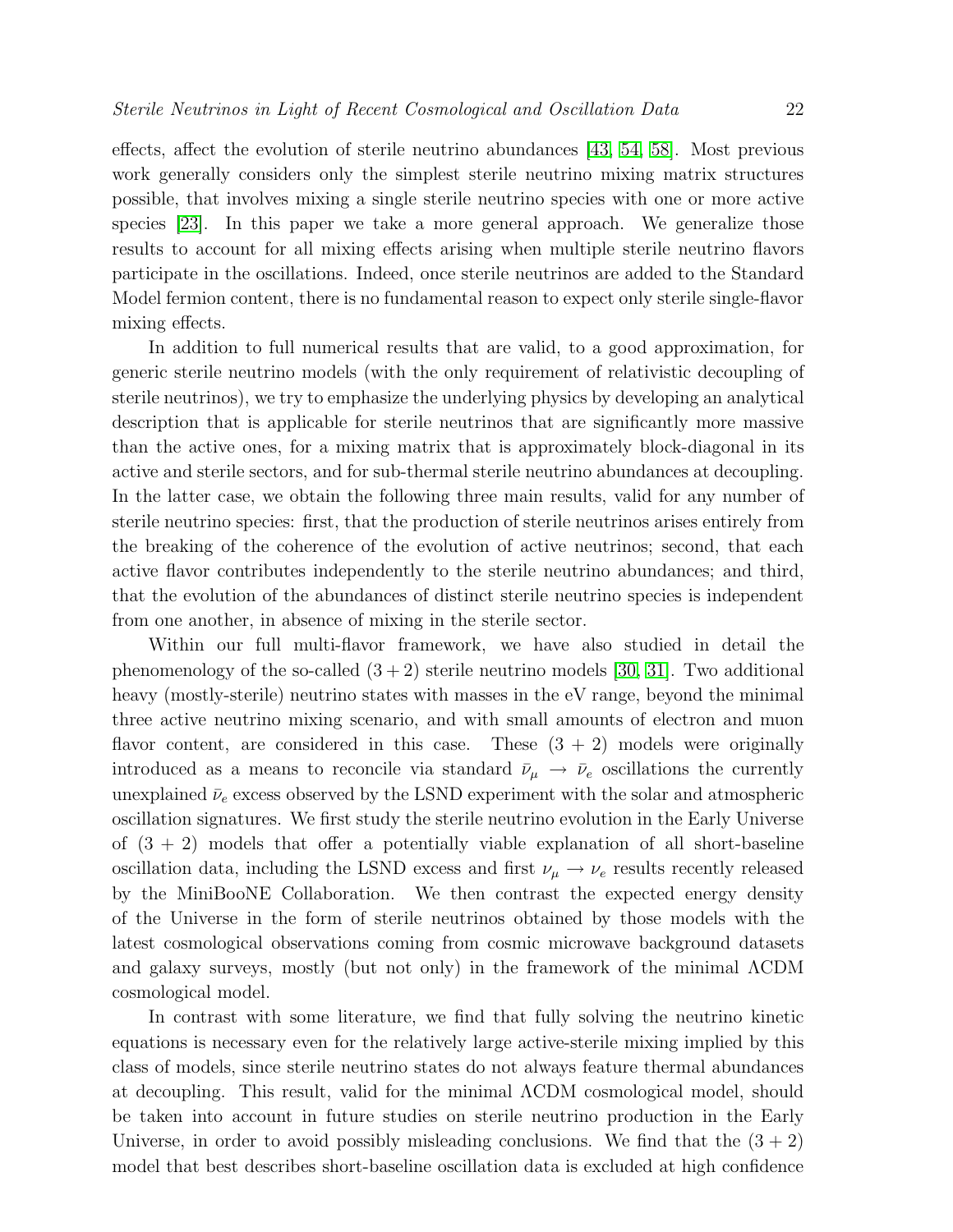level by cosmological observations, which do not allow for large amounts of energy density in the form of relativistic species in addition to the energy density of active neutrinos, unless non-minimal ΛCDM models are used. Nevertheless, by fully exploring the neutrino parameter space, we do find  $(3+2)$  sterile neutrino models that provide a perfectly acceptable description of short-baseline and cosmological data simultaneously, with a 11% probability for compatibility between the two datasets. As a consequence, we conclude that  $(3 + 2)$  models are significantly more disfavored by the internal inconsistencies between sterile neutrino interpretations of appearance and disappearance short-baseline data themselves [\[33\]](#page-25-8), rather than by the used cosmological data. Finally, a global analysis of all short-baseline plus cosmological data allow us to further constrain the  $(3 + 2)$  neutrino parameter space, in a region that should be accessible by future experiments aiming to study neutrinos, both the ones permeating the cosmos and neutrinos produced on Earth.

## Acknowledgments

OM is supported by a Ramón y Cajal contract from the Spanish Government. SPR is supported by the Portuguese FCT through the projects POCI/FP/81919/2007 and CFTP-FCT UNIT 777, which are partially funded through POCTI (FEDER). SPR is also partially supported by the Spanish Grant FPA2005-01678 of the MCT. MS would like to acknowledge support by the Spanish Ministry of Science and Innovation via a CSIC JAE-DOC contract, and use of the computing cluster of the experimental neutrino group at IFIC for this work.

## <span id="page-22-0"></span>References

- [1] Fukuda Y et al. [Kamiokande Collaboration], *Solar neutrino data covering solar cycle 22*, 1996 *Phys. Rev. Lett.* 77 1683; Cleveland B T et al., *Measurement Of The Solar Electron Neutrino Flux With The Homestake Chlorine Detector*, 1998 *Astrophys. J.* 496 505; Hampel W et al. [GALLEX Collaboration], *GALLEX solar neutrino observations: Results for GALLEX IV*, 1999 *Phys. Lett.* B 447 127; Abdurashitov J N et al. [SAGE Collaboration], *Measurement of the solar neutrino capture rate by the Russian-American gallium solar neutrino experiment during one half of the 22-year cycle of solar activity*, 2002 *J. Exp. Theor. Phys.* 95 181 [2002 *Zh. Eksp. Teor. Fiz.* 122 211] [\[arXiv:astro-ph/0204245\]](http://arXiv.org/abs/astro-ph/0204245); Kirsten T A [GNO Collaboration], *Progress in GNO*, 2003 *Nucl. Phys. Proc. Suppl.* 118 33.
- <span id="page-22-1"></span>[2] Fukuda S et al. [Super-Kamiokande Collaboration], *Determination of solar neutrino oscillation parameters using 1496 days of Super-Kamiokande-I data*, 2002 *Phys. Lett.* B 539 179 [\[arXiv:hep-ex/0205075\]](http://arXiv.org/abs/hep-ex/0205075); Cravens J P et al. [Super-Kamiokande Collaboration], *Solar neutrino measurements in Super-Kamiokande-II*, 2008 *Phys. Rev.* D 78 032002 [\[arXiv:0803.4312](http://arXiv.org/abs/0803.4312) [hepex]].
- <span id="page-22-2"></span>[3] Ahmad Q R et al. [SNO Collaboration], *Measurement of the charged current interactions produced by B-8 solar neutrinos at the Sudbury Neutrino Observatory*, 2001 *Phys. Rev. Lett.* 87 071301 [\[arXiv:nucl-ex/0106015\]](http://arXiv.org/abs/nucl-ex/0106015).
- <span id="page-22-3"></span>[4] Ahmad Q R et al. [SNO Collaboration], *Direct evidence for neutrino flavor transformation from neutral-current interactions in the Sudbury Neutrino Observatory*, 2002 *Phys. Rev. Lett.* 89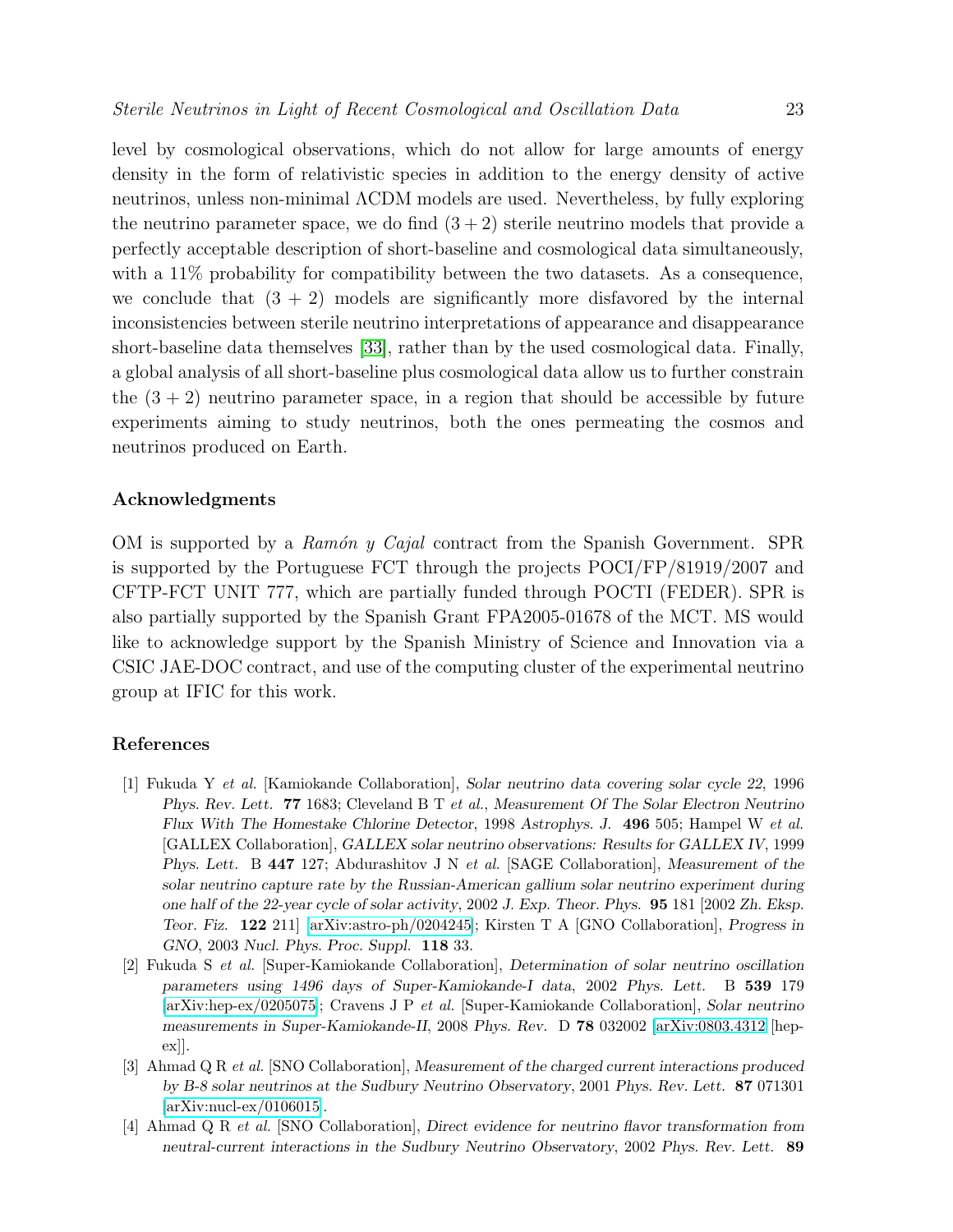011301 [\[arXiv:nucl-ex/0204008\]](http://arXiv.org/abs/nucl-ex/0204008); *Measurement of day and night neutrino energy spectra at SNO and constraints on neutrino mixing parameters*, ibid. 2002 89 011302 [\[arXiv:nucl-ex/0204009\]](http://arXiv.org/abs/nucl-ex/0204009).

- <span id="page-23-0"></span>[5] Ahmed S N et al. [SNO Collaboration], *Measurement of the total active B-8 solar neutrino flux at the Sudbury Neutrino Observatory with enhanced neutral current sensitivity*, 2004 *Phys. Rev. Lett.* 92 181301 [\[arXiv:nucl-ex/0309004\]](http://arXiv.org/abs/nucl-ex/0309004).
- <span id="page-23-1"></span>[6] Aharmim B et al. [SNO Collaboration], *Electron energy spectra, fluxes, and day-night asymmetries of B-8 solar neutrinos from the 391-day salt phase SNO data set*, 2005 *Phys. Rev.* C 72 055502 [\[arXiv:nucl-ex/0502021\]](http://arXiv.org/abs/nucl-ex/0502021).
- <span id="page-23-2"></span>[7] Ashie Y et al. [Super-Kamiokande Collaboration], *A measurement of atmospheric neutrino oscillation parameters by Super-Kamiokande I*, 2005 *Phys. Rev.* D 71 112005 [\[arXiv:hep-ex/0501064\]](http://arXiv.org/abs/hep-ex/0501064). Hosaka J et al. [Super-Kamiokande Collaboration], *Three flavor neutrino oscillation analysis of atmospheric neutrinos in Super-Kamiokande*, 2006 *Phys. Rev.* D 74 032002 [\[arXiv:hep-ex/0604011\]](http://arXiv.org/abs/hep-ex/0604011).
- <span id="page-23-4"></span><span id="page-23-3"></span>[8] H. Sekiya for the Super-Kamiokande Collaboration, *Recent Results from Super-Kamiokande*, [arXiv:0810.0595](http://arXiv.org/abs/0810.0595) [astro-ph].
- <span id="page-23-5"></span>[9] Abe S et al. [KamLAND Collaboration], *Precision Measurement of Neutrino Oscillation Parameters with KamLAND*, 2008 *Phys. Rev. Lett.* 100 221803 [\[arXiv:0801.4589](http://arXiv.org/abs/0801.4589) [hep-ex]].
- [10] Ahn M H et al. [K2K Collaboration], *Measurement of neutrino oscillation by the K2K experiment*, 2006 *Phys. Rev.* D 74 072003 [\[arXiv:hep-ex/0606032\]](http://arXiv.org/abs/hep-ex/0606032).
- <span id="page-23-7"></span><span id="page-23-6"></span>[11] Ables E et al. [MINOS Collaboration], FERMILAB-PROPOSAL-0875.
- [12] Adamson P et al. [MINOS Collaboration], *Measurement of Neutrino Oscillations with the MINOS Detectors in the NuMI Beam*, *Phys. Rev. Lett.* 101 (2008) 131802 [\[arXiv:0806.2237](http://arXiv.org/abs/0806.2237) [hep-ex]]; *Search for active neutrino disappearance using neutral-current interactions in the MINOS longbaseline experiment*, [arXiv:0807.2424](http://arXiv.org/abs/0807.2424) [hep-ex].
- <span id="page-23-8"></span>[13] Apollonio M et al. [CHOOZ Collaboration], *Limits on neutrino oscillations from the CHOOZ experiment*, 1999 *Phys. Lett.* B 466 415 [\[arXiv:hep-ex/9907037\]](http://arXiv.org/abs/hep-ex/9907037); *Search for neutrino oscillations on a long base-line at the CHOOZ nuclear power station*, 2003 *Eur. Phys. J.* C 27 331 [\[arXiv:hep-ex/0301017\]](http://arXiv.org/abs/hep-ex/0301017).
- <span id="page-23-9"></span>[14] Boehm F et al., *Search for neutrino oscillations at the Palo Verde nuclear reactors*, 2000 *Phys. Rev. Lett.* 84 3764 [\[arXiv:hep-ex/9912050\]](http://arXiv.org/abs/hep-ex/9912050); *Results from the Palo Verde neutrino oscillation experiment*, 2000 *Phys. Rev.* D 62 072002 [\[arXiv:hep-ex/0003022\]](http://arXiv.org/abs/hep-ex/0003022).
- <span id="page-23-10"></span>[15] Komatsu E et al. [WMAP Collaboration], *Five-Year Wilkinson Microwave Anisotropy Probe Observations: Cosmological Interpretation*, [arXiv:0803.0547](http://arXiv.org/abs/0803.0547) [astro-ph].
- <span id="page-23-11"></span>[16] Lesgourgues J and Pastor S, *Massive neutrinos and cosmology*, 2006 *Phys. Rept.* 429 307 [\[arXiv:astro-ph/0603494\]](http://arXiv.org/abs/astro-ph/0603494).
- <span id="page-23-12"></span>[17] Spergel D N et al. [WMAP Collaboration], *First Year Wilkinson Microwave Anisotropy Probe (WMAP) Observations: Determination of Cosmological Parameters*, 2003 *Astrophys. J. Suppl.* 148 (2003) 175 [\[arXiv:astro-ph/0302209\]](http://arXiv.org/abs/astro-ph/0302209); Hannestad S, *Neutrino masses and the number of neutrino species from WMAP and 2dFGRS*, 2003 *JCAP* 0305 004 [\[arXiv:astro-ph/0303076\]](http://arXiv.org/abs/astro-ph/0303076); Allen S W, Schmidt R W and Bridle S L, *A preference for a non-zero neutrino mass from cosmological data*, 2003 *Mon. Not. Roy. Astron. Soc.* 346 593 [\[arXiv:astro-ph/0306386\]](http://arXiv.org/abs/astro-ph/0306386); Tegmark M et al. [SDSS Collaboration], *Cosmological parameters from SDSS and WMAP*, 2004 *Phys. Rev.* D 69 103501 [\[arXiv:astro-ph/0310723\]](http://arXiv.org/abs/astro-ph/0310723); Barger V, Marfatia D and Tregre A, *Neutrino mass limits from SDSS, 2dFGRS and WMAP*, 2004 *Phys. Lett.* B 595 55 [\[arXiv:hep-ph/0312065\]](http://arXiv.org/abs/hep-ph/0312065); Hannestad S and Raffelt G, *Cosmological mass limits on neutrinos, axions, and other light particles*, 2004 *JCAP* 0404 008 [\[arXiv:hep-ph/0312154\]](http://arXiv.org/abs/hep-ph/0312154); Brandenberger R H, Mazumdar A and Yamaguchi M, *A note on the robustness of the neutrino mass bounds from cosmology*, 2004 *Phys. Rev.* D 69 081301 [\[arXiv:hep-ph/0401239\]](http://arXiv.org/abs/hep-ph/0401239); Crotty P, Lesgourgues J and Pastor S, *Current cosmological bounds on neutrino masses and relativistic relics*, 2004 *Phys. Rev.* D 69 123007 [\[arXiv:hep-ph/0402049\]](http://arXiv.org/abs/hep-ph/0402049); Seljak U et al. [SDSS Collaboration], *SDSS galaxy bias from halo mass-bias relation and its cosmological implications*, 2005 *Phys. Rev.*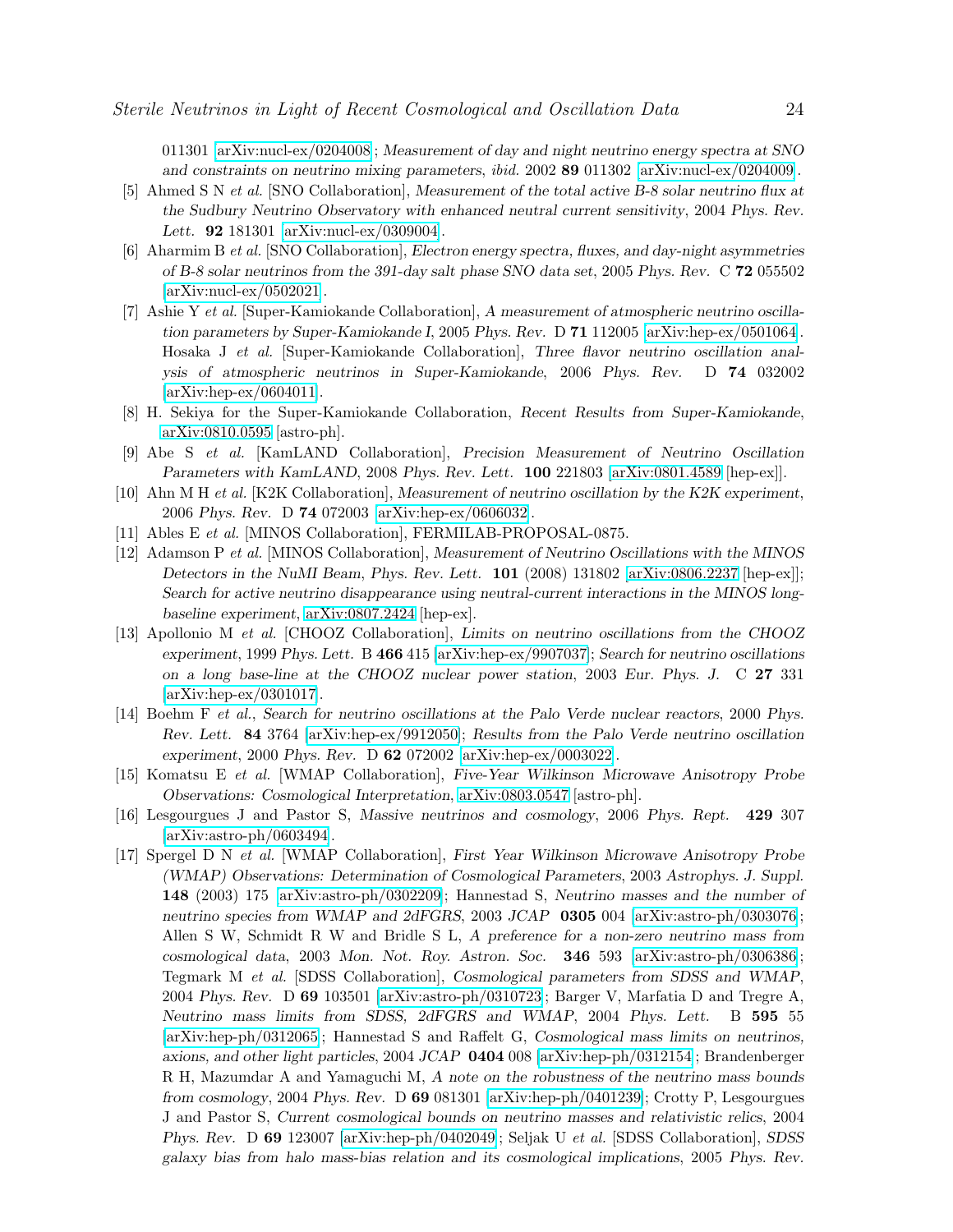D 71 043511 [\[arXiv:astro-ph/0406594\]](http://arXiv.org/abs/astro-ph/0406594); *Cosmological parameter analysis including SDSS Lyalpha forest and galaxy bias: Constraints on the primordial spectrum of fluctuations, neutrino mass, and dark energy*, 2005 *Phys. Rev.* D 71 103515 [\[arXiv:astro-ph/0407372\]](http://arXiv.org/abs/astro-ph/0407372); Fogli G L et al., *Observables sensitive to absolute neutrino masses: Constraints and correlations from world neutrino data*, 2004 *Phys. Rev.* D 70 113003 [\[arXiv:hep-ph/0408045\]](http://arXiv.org/abs/hep-ph/0408045); Elgaroy O and Lahav O, *Neutrino masses from cosmological probes*, 2005 *New J. Phys.* 7 61 [\[arXiv:hep-ph/0412075\]](http://arXiv.org/abs/hep-ph/0412075). Kahniashvili T, von Toerne E, Arhipova N A and Ratra B, *Neutrino mass limit from galaxy cluster number density evolution*, 2005 *Phys. Rev.* D 71 125009 [\[arXiv:astro-ph/0503328\]](http://arXiv.org/abs/astro-ph/0503328); Hannestad S, *Neutrino masses and the dark energy equation of state: Relaxing the cosmological neutrino mass bound*, 2005 *Phys. Rev. Lett.* 95 221301 [\[arXiv:astro-ph/0505551\]](http://arXiv.org/abs/astro-ph/0505551); Goobar A, Hannestad S, Mortsell E and Tu H, *A new bound on the neutrino mass from the SDSS baryon acoustic peak*, 2006 *JCAP* 0606 019 [\[arXiv:astro-ph/0602155\]](http://arXiv.org/abs/astro-ph/0602155).

- <span id="page-24-0"></span>[18] Spergel D N et al. [WMAP Collaboration], *Wilkinson Microwave Anisotropy Probe (WMAP) three year results: Implications for cosmology*, 2007 *Astrophys. J. Suppl.* 170 377 [\[arXiv:astro-ph/0603449\]](http://arXiv.org/abs/astro-ph/0603449); Seljak U, Slosar A and McDonald P, *Cosmological parameters from combining the Lyman-alpha forest with CMB, galaxy clustering and SN constraints*, 2006 *JCAP* 0610 014 [\[arXiv:astro-ph/0604335\]](http://arXiv.org/abs/astro-ph/0604335); Hannestad S and Raffelt G G, *Neutrino masses and cosmic radiation density: Combined analysis*, 2006 *JCAP* 0611 016 [\[arXiv:astro-ph/0607101\]](http://arXiv.org/abs/astro-ph/0607101); Kristiansen J R, Eriksen H K and Elgaroy O, *Revised WMAP constraints on neutrino masses and other extensions of the minimal Lambda CDM model*, 2006 *Phys. Rev.* D 74 123005 [\[arXiv:astro-ph/0608017\]](http://arXiv.org/abs/astro-ph/0608017).
- <span id="page-24-1"></span>[19] Dodelson S, Melchiorri A and Slosar A, *Is cosmology compatible with sterile neutrinos?*, 2006 *Phys. Rev. Lett.* 97 04301 [\[arXiv:astro-ph/0511500\]](http://arXiv.org/abs/astro-ph/0511500).
- <span id="page-24-2"></span>[20] Fogli G L et al., *Observables sensitive to absolute neutrino masses (Addendum)*, 2008 *Phys. Rev.* D 78 033010 [\[arXiv:0805.2517](http://arXiv.org/abs/0805.2517) [hep-ph]].
- [21] Barger V, Kneller J P, Lee H S, Marfatia D and Steigman G, *Effective number of neutrinos and baryon asymmetry from BBN and WMAP*, 2003 *Phys. Lett.* B 566 8 [\[arXiv:hep-ph/0305075\]](http://arXiv.org/abs/hep-ph/0305075); Barger V, Kneller J P, Langacker P, Marfatia D and Steigman G, *Hiding relativistic degrees of freedom in the early universe*, 2003 *Phys. Lett.* B 569 123 [\[arXiv:hep-ph/0306061\]](http://arXiv.org/abs/hep-ph/0306061); Cuoco A et al., *Present status of primordial nucleosynthesis after WMAP: results from a new BBN code*, 2004 *Int. J. Mod. Phys.* A 19 4431 [\[arXiv:astro-ph/0307213\]](http://arXiv.org/abs/astro-ph/0307213); Hannestad S, *New constraint on the cosmological background of relativistic particles*, 2006 *JCAP* 0601 001 [\[arXiv:astro-ph/0510582\]](http://arXiv.org/abs/astro-ph/0510582); Cirelli M and Strumia A, *Cosmology of neutrinos and extra light particles after WMAP3*, 2006 *JCAP* 0612) 013 [\[arXiv:astro-ph/0607086\]](http://arXiv.org/abs/astro-ph/0607086); Ichikawa K, Kawasaki M and Takahashi F, *Constraint on the Effective Number of Neutrino Species from the WMAP and SDSS LRG Power Spectra*, 2007 *JCAP* 0705 007 [\[arXiv:astro-ph/0611784\]](http://arXiv.org/abs/astro-ph/0611784).
- <span id="page-24-3"></span>[22] Mangano G et al., *Present bounds on the relativistic energy density in the Universe from cosmological observables*, 2007 *JCAP* 0703 006 [\[arXiv:astro-ph/0612150\]](http://arXiv.org/abs/astro-ph/0612150); Hamann J et al., *Observational bounds on the cosmic radiation density*, 2007 *JCAP* 0708 021 [\[arXiv:0705.0440](http://arXiv.org/abs/0705.0440) [astro-ph]]; Ichikawa K, Sekiguchi T and Takahashi T, *Probing the Effective Number of Neutrino Species with Cosmic Microwave Background*, *Phys. Rev.* D 78 (2008) 083526 [\[arXiv:0803.0889](http://arXiv.org/abs/0803.0889) [astro-ph]]; Simha V and Steigman G, *Constraining The Early-Universe Baryon Density And Expansion Rate*, 2008 *JCAP* 0806 016 [\[arXiv:0803.3465](http://arXiv.org/abs/0803.3465) [astro-ph]].
- <span id="page-24-4"></span>[23] Cirelli M, Marandella G, Strumia A and Vissani F, *Probing oscillations into sterile neutrinos with cosmology, astrophysics and experiments*, 2005 *Nucl. Phys.* B 708 215 [\[arXiv:hep-ph/0403158\]](http://arXiv.org/abs/hep-ph/0403158).
- <span id="page-24-5"></span>[24] Bilenky S M, Giunti C and Grimus W, *Neutrino mass spectrum from the results of neutrino oscillation experiments*, 1998 *Eur. Phys. J.* C 1 247 [\[arXiv:hep-ph/9607372\]](http://arXiv.org/abs/hep-ph/9607372); Barger V D, Weiler T J and Whisnant K, *Four-way neutrino oscillations*, 1998 *Phys. Lett.* B 427 97 [\[arXiv:hep-ph/9712495\]](http://arXiv.org/abs/hep-ph/9712495); Bilenky S M, Giunti C, Grimus W and Schwetz T, *Four-neutrino mixing and big-bang nucleosynthesis*, 1999 *Astropart. Phys.* 11 413 [\[arXiv:hep-ph/9804421\]](http://arXiv.org/abs/hep-ph/9804421); Barger V D, Pakvasa S, Weiler T J and Whisnant K, *Variations on four-neutrino oscillations*,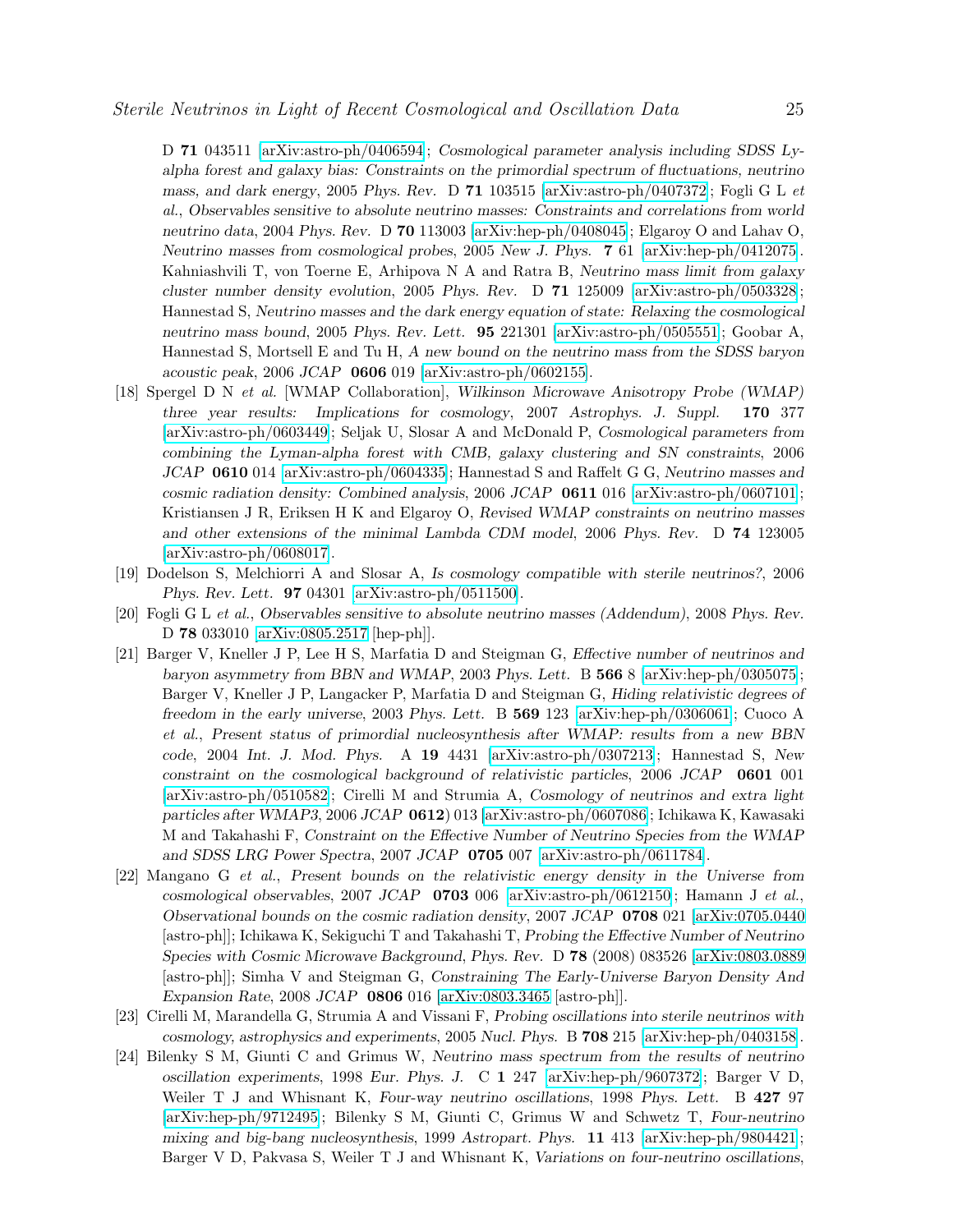1998 *Phys. Rev.* D 58 093016 [\[arXiv:hep-ph/9806328\]](http://arXiv.org/abs/hep-ph/9806328).

- <span id="page-25-0"></span>[25] Aguilar A et al. [LSND Collaboration], *Evidence for neutrino oscillations from the observation of anti-nu/e appearance in a anti-nu/mu beam*, 2001 *Phys. Rev.* D 64 112007 [\[arXiv:hep-ex/0104049\]](http://arXiv.org/abs/hep-ex/0104049).
- <span id="page-25-1"></span>[26] Gelmini G, Palomares-Ruiz S and Pascoli S, *Low reheating temperature and the visible sterile neutrino*, 2004 *Phys. Rev. Lett.* 93 081302 [\[arXiv:astro-ph/0403323\]](http://arXiv.org/abs/astro-ph/0403323); Gelmini G, Osoba E, Palomares-Ruiz S and Pascoli S, *MeV sterile neutrinos in low reheating temperature cosmological scenarios*, 2008 *JCAP* 0810 029 [\[arXiv:0803.2735](http://arXiv.org/abs/0803.2735) [astro-ph]].
- <span id="page-25-3"></span><span id="page-25-2"></span>[27] Foot R and Volkas R R, *Reconciling sterile neutrinos with big bang nucleosynthesis*, 1995 *Phys. Rev. Lett.* 75 4350 [\[arXiv:hep-ph/9508275\]](http://arXiv.org/abs/hep-ph/9508275).
- <span id="page-25-4"></span>[28] Babu K S and Rothstein I Z, *Relaxing nucleosynthesis bounds on sterile-neutrinos*, 1992 *Phys. Lett.* B 275 112.
- <span id="page-25-5"></span>[29] Bento L and Berezhiani Z, *Blocking active-sterile neutrino oscillations in the early universe with a Majoron field*, 2001 *Phys. Rev.* D 64 115015 [\[arXiv:hep-ph/0108064\]](http://arXiv.org/abs/hep-ph/0108064).
- <span id="page-25-6"></span>[30] Peres O L G and Smirnov A Y, *(3+1) spectrum of neutrino masses: A chance for LSND?*, 2001 *Nucl. Phys.* B 599 3 [\[arXiv:hep-ph/0011054\]](http://arXiv.org/abs/hep-ph/0011054).
- [31] Sorel M, Conrad J M and Shaevitz M, *A combined analysis of short-baseline neutrino experiments in the (3+1) and (3+2) sterile neutrino oscillation hypotheses*, 2004 *Phys. Rev.* D 70 073004 [\[arXiv:hep-ph/0305255\]](http://arXiv.org/abs/hep-ph/0305255).
- <span id="page-25-8"></span><span id="page-25-7"></span>[32] Karagiorgi G et al, *Leptonic CP violation studies at MiniBooNE in the (3+2) sterile neutrino oscillation hypothesis*, 2007 *Phys. Rev.* D 75 013011 [\[arXiv:hep-ph/0609177\]](http://arXiv.org/abs/hep-ph/0609177).
- [33] Maltoni M and Schwetz T, *Sterile neutrino oscillations after first MiniBooNE results*, 2007 *Phys. Rev.* D 76 093005 [\[arXiv:0705.0107](http://arXiv.org/abs/0705.0107) [hep-ph]].
- <span id="page-25-10"></span><span id="page-25-9"></span>[34] Barbieri R and Dolgov A, *Bounds on Sterile-neutrinos from Nucleosynthesis*, 1990 *Phys. Lett.* B 237 440.
- <span id="page-25-11"></span>[35] Enqvist K, Kainulainen K and Maalampi J, *Neutrino Asymmetry And Oscillations In The Early Universe*, 1990 *Phys. Lett.* B 244 186.
- <span id="page-25-12"></span>[36] Kainulainen K, *Light Singlet Neutrinos And The Primordial Nucleosynthesis*, 1990 *Phys. Lett.* B 244 191.
- <span id="page-25-13"></span>[37] Enqvist K, Kainulainen K and Maalampi J, *Resonant neutrino transitions and nucleosynthesis*, 1990 *Phys. Lett.* B 249 531.
- <span id="page-25-14"></span>[38] Barbieri R and Dolgov A, *Neutrino oscillations in the early universe*, 1991 *Nucl. Phys.* B 349 743.
- <span id="page-25-15"></span>[39] Savage M J, Malaney R A and Fuller G M, *Neutrino Oscillations and the Leptonic Charge of the Universe*, 1991 *Astrophys. J.* 368 1.
- <span id="page-25-16"></span>[40] Enqvist K, Kainulainen K and Thomson M J, *Stringent cosmological bounds on inert neutrino mixing*, 1992 *Nucl. Phys.* B 373 498.
- [41] Shi X, Schramm D N and Fields B D, *Constraints on neutrino oscillations from big bang nucleosynthesis*, 1993 *Phys. Rev.* D 48 2563 [\[arXiv:astro-ph/9307027\]](http://arXiv.org/abs/astro-ph/9307027).
- <span id="page-25-17"></span>[42] Dodelson S and Widrow L M, *Sterile-neutrinos as dark matter*, 1994 *Phys. Rev. Lett.* 72 17 [\[arXiv:hep-ph/9303287\]](http://arXiv.org/abs/hep-ph/9303287).
- <span id="page-25-18"></span>[43] Dolgov A D, *Neutrinos In The Early Universe*, 1981 *Sov. J. Nucl. Phys.* 33 700 [1981 *Yad. Fiz.* 33 1309].
- <span id="page-25-19"></span>[44] Khlopov M Y and Petcov S T, *Possible cosmological effect of CP violation in neutrino oscillations*, 1981 *Phys. Lett.* B 99 117; Fargion D and Shepkin M G, *Does cosmology imply a Dirac neutrino mass?*, 1984 *Phys. Lett.* B 146 46; Langacker P, Sathiapalan B and Steigman G, *The Electron-Neutrino Mass, Double Beta Decay, And Cosmology*, 1986 *Nucl. Phys.* B 266 669.
- <span id="page-25-20"></span>[45] Langacker P, Petcov S T, Steigman G and Toshev S, *On the Mikheev-Smirnov-Wolfenstein (MSW) Mechanism of Amplification of Neutrino Oscillations in Matter*, 1987 *Nucl. Phys.* B 282 589.
- <span id="page-25-21"></span>[46] Iocco F, Mangano G, Miele G, Pisanti O and Serpico P D, *Primordial Nucleosynthesis: from precision cosmology to fundamental physics*, [arXiv:0809.0631](http://arXiv.org/abs/0809.0631) [astro-ph].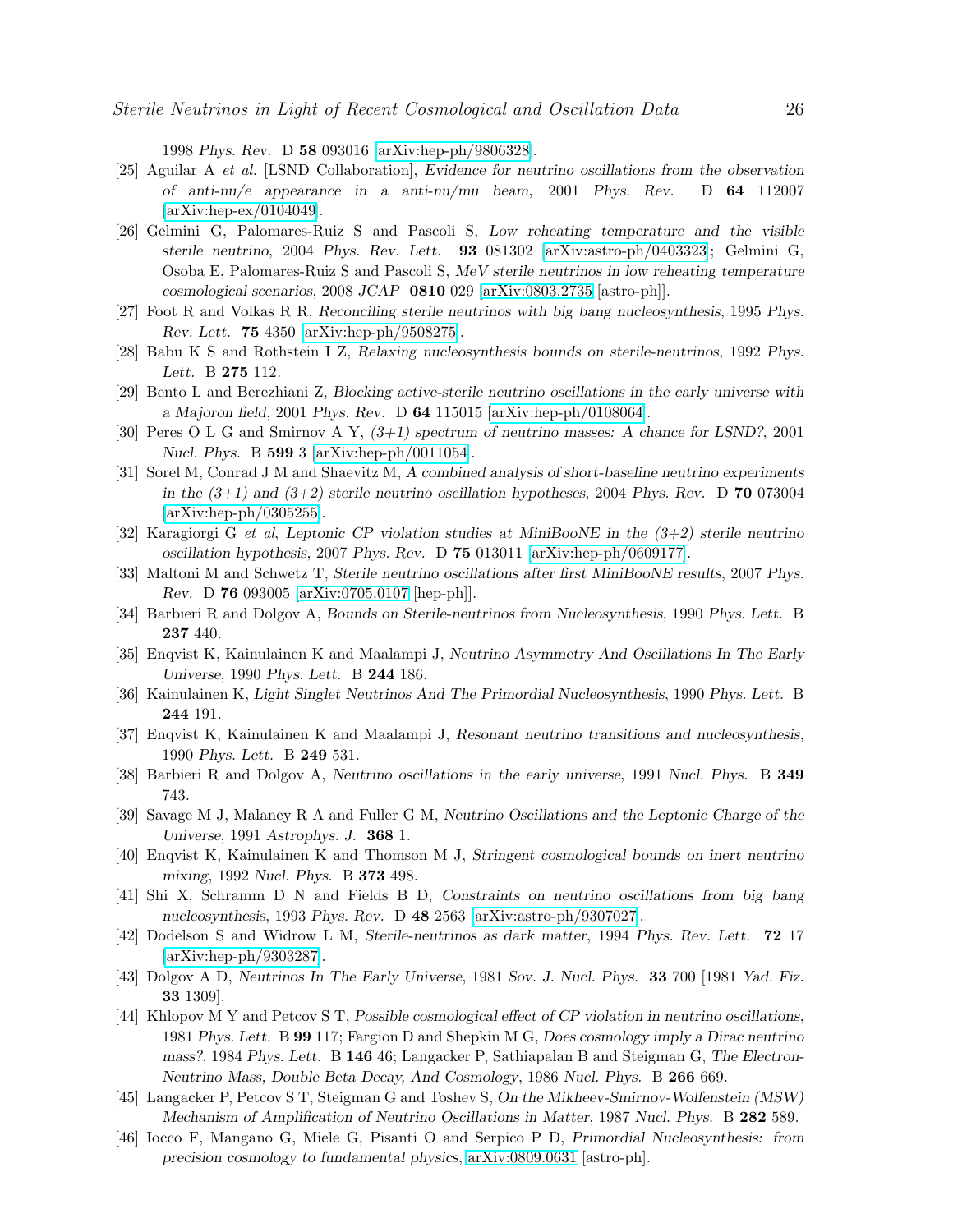- <span id="page-26-1"></span><span id="page-26-0"></span>[47] Dolgov A D and Villante F L, *BBN bounds on active-sterile neutrino mixing*, 2004 *Nucl. Phys.* B 679 261 [\[arXiv:hep-ph/0308083\]](http://arXiv.org/abs/hep-ph/0308083).
- [48] Harris R A and Stodolsky L, *Quantum Beats In Optical Activity And Weak Interactions*, 1978 *Phys. Lett.* B 78 313; *On the time dependence of optical activity*, 1981 *J. Chem. Phys.* 74 2145; *Two State Systems In Media And 'Turing's Paradox'*, 1982 *Phys. Lett.* B 116 464; Thomson M J, *The Damping of quantum coherence by elastic and inelastic processes*, 1992 *Phys. Rev.* A 45 2243.
- <span id="page-26-3"></span><span id="page-26-2"></span>[49] Stodolsky L, *On the Treatment of Neutrino Oscillations in a Thermal Environment*, 1987 *Phys. Rev.* D 36 2273.
- <span id="page-26-4"></span>[50] Manohar A, *Statistical Mechanics of Noninteracting Particles*, 1987 *Phys. Lett.* 186B 370.
- <span id="page-26-5"></span>[51] Thomson M J, McKellar B H J, Univ. of Melbourn preprint, UMP 89-108, Univ. of Manchester preprint, MC-TP-91-1.
- <span id="page-26-6"></span>[52] Pantaleone J T, *Neutrino oscillations at high densities*, 1992 *Phys. Lett.* B 287 128; *Dirac neutrinos in dense matter*, 1992 *Phys. Rev.* D 46 510.
- <span id="page-26-7"></span>[53] Raffelt G, Sigl G and Stodolsky L, *NonAbelian Boltzmann equation for mixing and decoherence*, 1993 *Phys. Rev. Lett.* 70 2363 [2007 *Erratum-ibid.* 98 069902] [\[arXiv:hep-ph/9209276\]](http://arXiv.org/abs/hep-ph/9209276).
- <span id="page-26-8"></span>[54] Sigl G and Raffelt G, *General kinetic description of relativistic mixed neutrinos*, 1993 *Nucl. Phys.* B 406 423.
- [55] Samuel S, *Neutrino oscillations in dense neutrino gases*, 1993 *Phys. Rev.* D 48 1462; Kostelecky V A, Pantaleone J T and Samuel S, *Neutrino Oscillation In The Early Universe*, 1993 *Phys. Lett.* B 315 46; Kostelecky V A and Samuel S, *Nonlinear Neutrino Oscillations In The Expanding Universe*, 1994 *Phys. Rev.* D 49 1740.
- <span id="page-26-10"></span><span id="page-26-9"></span>[56] McKellar B H J and Thomson M J, *Oscillating doublet neutrinos in the early universe*, 1994 *Phys. Rev.* D 49 2710.
- <span id="page-26-11"></span>[57] Bell N F, Volkas R R and Wong Y Y Y, *Relic neutrino asymmetry evolution from first principles*, 1999 *Phys. Rev.* D 59 113001 [\[arXiv:hep-ph/9809363\]](http://arXiv.org/abs/hep-ph/9809363).
- <span id="page-26-12"></span>[58] Dolgov A D, *Neutrinos in cosmology*, 2002 *Phys. Rept.* 370 333 [\[arXiv:hep-ph/0202122\]](http://arXiv.org/abs/hep-ph/0202122).
- <span id="page-26-13"></span>[59] Notzold D and Raffelt G, *Neutrino Dispersion at Finite Temperature and Density*, 1988 *Nucl. Phys.* B 307 924.
- [60] Dolgov A D, Hansen S H, Pastor S and Semikoz D V, *Neutrino oscillations in the early universe: How large lepton asymmetry can be generated?*, 2000 *Astropart. Phys.* 14 79 [\[arXiv:hep-ph/9910444\]](http://arXiv.org/abs/hep-ph/9910444).
- <span id="page-26-14"></span>[61] Abazajian K, Bell N F, Fuller G M and Wong Y Y Y, *Cosmological lepton asymmetry, primordial nucleosynthesis, and sterile neutrinos*, 2005 *Phys. Rev.* D 72 063004 [\[arXiv:astro-ph/0410175\]](http://arXiv.org/abs/astro-ph/0410175).
- <span id="page-26-15"></span>[62] Foot R and Volkas R R, *Studies of neutrino asymmetries generated by ordinary sterile neutrino oscillations in the early universe and implications for big bang nucleosynthesis bounds*, 1997 *Phys. Rev.* D 55 5147 [\[arXiv:hep-ph/9610229\]](http://arXiv.org/abs/hep-ph/9610229).
- <span id="page-26-16"></span>[63] Gonzalez-Garcia M C and Maltoni M, *Phenomenology with Massive Neutrinos*, 2008 *Phys. Rept.* 460 1 [\[arXiv:0704.1800](http://arXiv.org/abs/0704.1800) [hep-ph]].
- <span id="page-26-17"></span>[64] Armbruster B et al. [KARMEN Collaboration], *Upper limits for neutrino oscillations anti-nu/mu* → *anti-nu/e from muon decay at rest*, 2002 *Phys. Rev.* D 65 112001 [\[arXiv:hep-ex/0203021\]](http://arXiv.org/abs/hep-ex/0203021).
- <span id="page-26-18"></span>[65] Astier P et al. [NOMAD Collaboration], *Search for nu/mu* → *nu/e oscillations in the NOMAD experiment*, 2003 *Phys. Lett.* B 570 19 [\[arXiv:hep-ex/0306037\]](http://arXiv.org/abs/hep-ex/0306037); Gibin D, *Search For Nu/Mu ¡–¿ Nu/E Oscillations In The Nomad Experiment*, 1998 *Nucl. Phys. Proc. Suppl.* 66 366; Valuev V [NOMAD Collaboration], *Search for*  $\text{nu}/\text{mu} \rightarrow \text{nu}/e$  *oscillations in the NOMAD experiment*, 2001 *J. High Energy Phys. Conf. Proc.* PRHEP-hep2001/190.
- <span id="page-26-19"></span>[66] For details about MiniBooNE data used, see: [http://www-boone.fnal.gov/for](http://www-boone.fnal.gov/for_physicists/april07datarelease/) physicists/april07datarelease/
- <span id="page-26-20"></span>[67] Aguilar-Arevalo A A et al. [The MiniBooNE Collaboration], *A Search for electron neutrino appearance at the* <sup>∆</sup>m<sup>2</sup> <sup>∼</sup> <sup>1</sup>*eV*<sup>2</sup> *scale*, 2007 *Phys. Rev. Lett.* 98 231801 [\[arXiv:0704.1500](http://arXiv.org/abs/0704.1500) [hep-ex]].